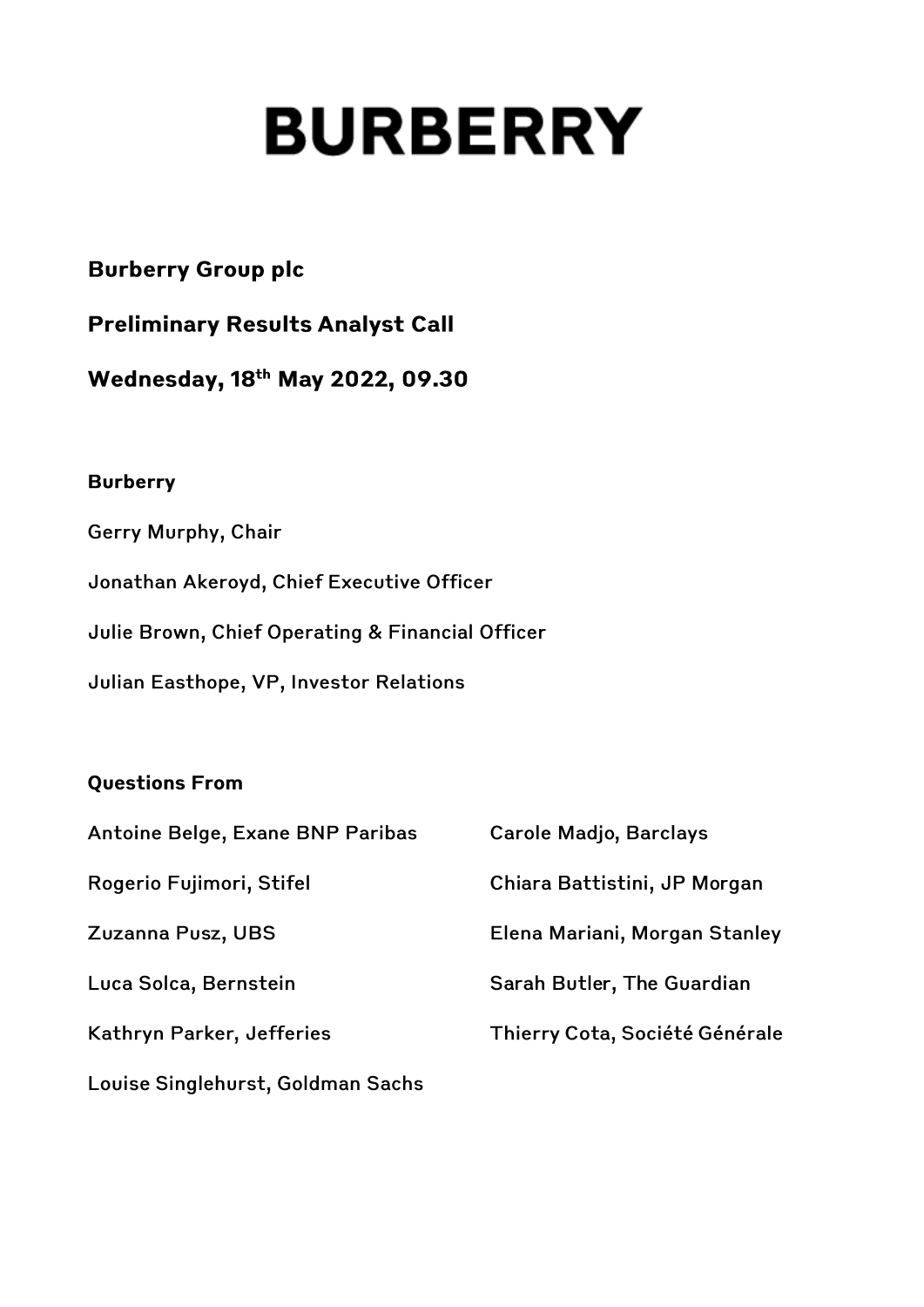#### **Gerry Murphy, Chair**

Good morning everyone, thanks for joining us and welcome to our first physical results presentation since the pandemic began a couple of years ago.

I'm Gerry Murphy, Chair of Burberry, and I'm delighted to be joined today by Jonathan Akeroyd, our brand new CEO, and a more familiar face in the person of Julie Brown, our Chief Operating and Financial Officer.

Jonathan will share with you some initial thoughts on Burberry after his first eight weeks in office and then Julie will take us through the highlights of our last financial year which ended on 2nd April last. Julie will also comment on the outlook for the current year, which is evolving as continuing COVID-19 lockdowns in Mainland China contribute to near-term external uncertainties.

Despite the challenging macro-economic environment, I'm very proud of our teams as they adapt to developments and stay focused on our brand journey, our purpose and our values.

As a reminder, the slides and transcript of this presentation will be available on our website.

We'll be happy to take your questions at the end of the presentation. Thank you and I'll now hand over to my new best friend, Jonathan.

#### **Jonathan Akeroyd, Chief Executive Officer**

Thank you Gerry. Good morning everyone. It's a pleasure to be here. I'm really looking forward to getting to know you more in the coming months- I've actually seen a few familiar faces here as well which is fantastic. I feel very privileged to be standing before you today

As you know, Burberry is a unique British brand and business that I have admired for many years. It has extraordinary history and heritage, iconic products and house codes, and strong culture and values.

I am very much looking forward to leading Burberry in the next phase of its development.

I have closely followed Burberry's journey over the past few years and I have been impressed by the progress made.

The company laid out a clearly defined strategy to elevate the brand, product and customer experience to true luxury status and has taken some challenging but important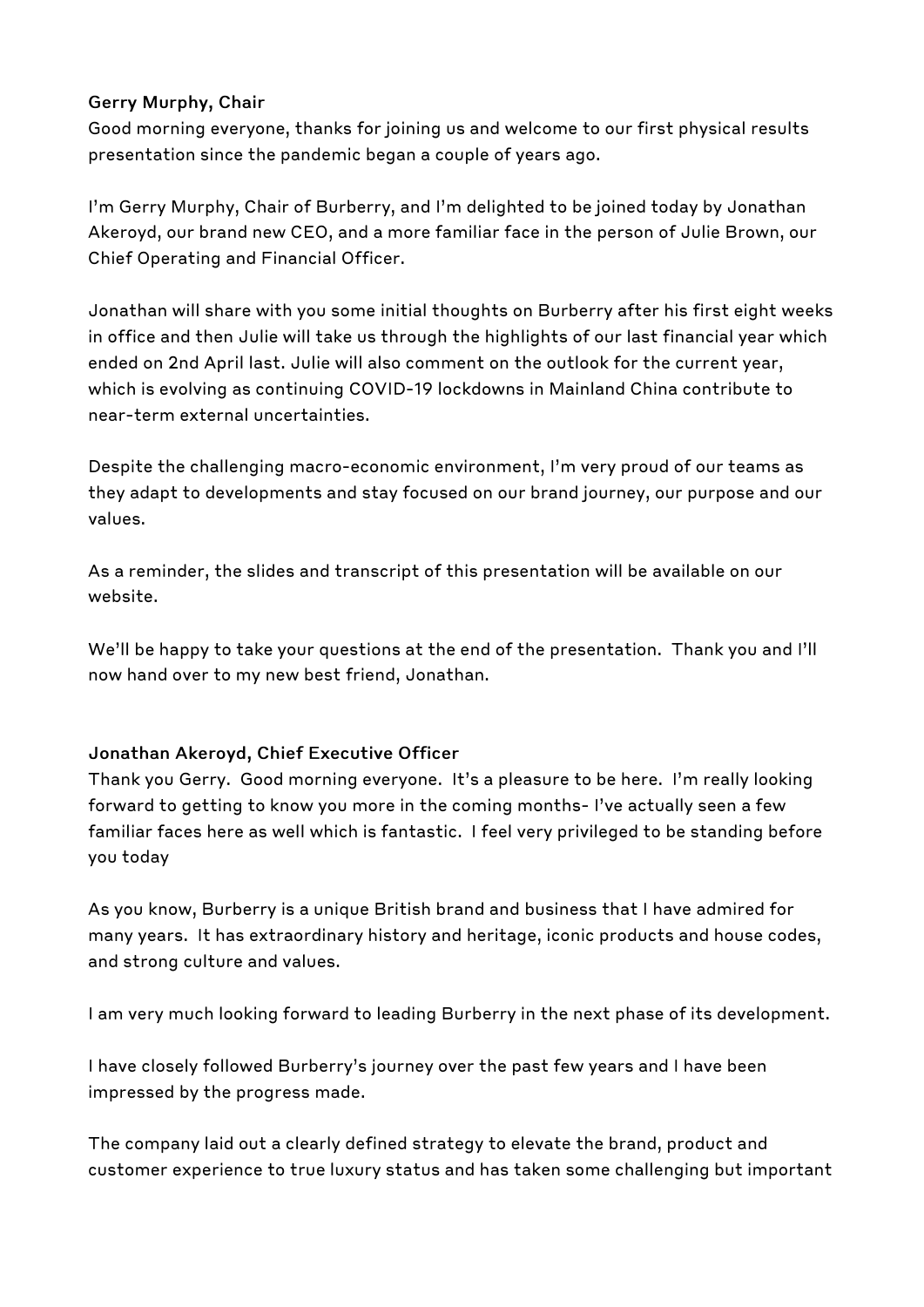commercial actions to achieve this ambition, including a relentless focus on full price sales.

At the same time, Burberry has continued to be a force for good, leading the industry in luxury's transition to net zero and supporting communities in need.

As CEO, I fully intend to build on these strong foundations as we focus on accelerating growth.

The ambition to be a 'true luxury' brand remains absolutely the right strategic positioning for Burberry.

It will create the most desire and value for the brand, and ultimately the most sustainable and profitable business.

Meanwhile, Burberry will continue to go the extra mile in terms of environmental and social responsibility, guided by our purpose and values.

Since joining in mid-March, I have been able to get to know better our teams and our business.

My immersion has left me even more excited about the opportunity that lies ahead.

The quality and commitment of our people are second to none and we have a strong platform from which to grow faster.

I look forward to updating you on my plans to do so at the Interim Results in November.

I will now hand over to Julie.

#### **Julie Brown, Chief Operating & Financial Officer**

Thank you, Jonathan. Good morning everybody. It's absolutely amazing for me to see so many familiar faces in the audience- after two years, it's a great pleasure. I shall now update you on the progress we have made in the year.

During FY 22, we continued to deliver on our strategy of elevating our brand, product and customer experience.

It was a year where we focused on increasing our full-price business and this underpinned our strong gross margin and record profit.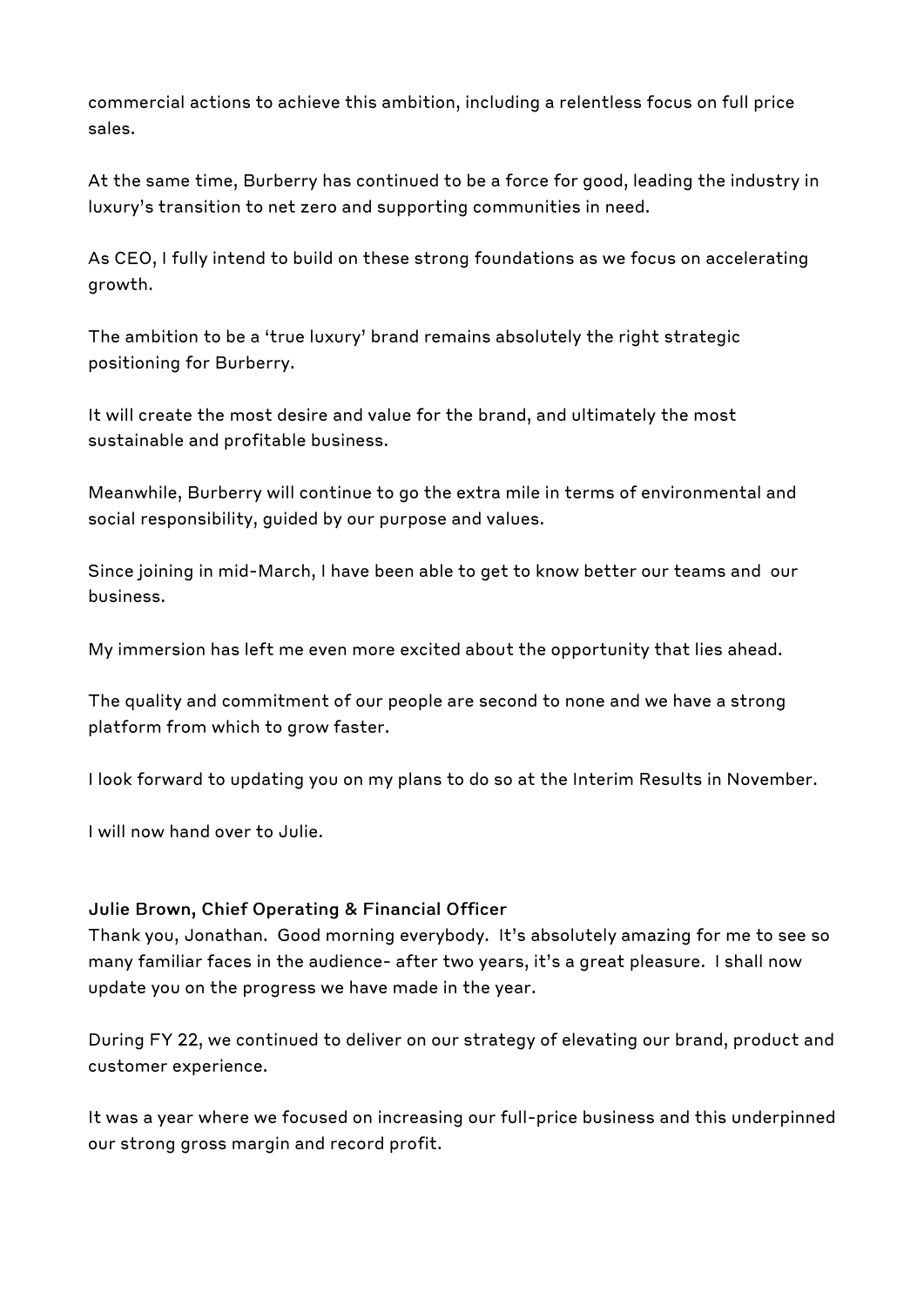While it created a headwind to revenue growth, our decision to exit markdowns was the right one for the brand and also for the foundation for longer term sustainable growth.

Regionally, compared with FY20, we have seen a strong performance in the Americas where full-price sales in the US have almost doubled and in Mainland China and South Korea that are up more than 50% and 80% respectively. EMEIA has been impacted by travel trends due to COVID, but we are pleased that full-price sales turned positive in the 4th quarter versus pre-pandemic levels due to growth in local clientele.

From a product perspective, continued investment in our focus categories, outerwear and leather goods, led to full-price sales growth of 39% and 28% v LLY respectively.

We have enhanced the luxury experience with a strong new store concept that is being rolled out globally with 47 stores completed this year and a further 65 planned in the coming year.

We have made great progress in our five-year responsibility targets and are now carbon neutral in our own operations.

As a business with ESG at its core, we are building on the success of our programme by committing to new industry leading climate targets.

Finally, we've delivered excellent cash conversion of over 100% leading to a strong balance sheet.

This has enabled us to grow the annual dividend by 11% and recommend a £400m share buyback to be completed in this financial year.

The lockdowns in Mainland China and SAP resulted in a challenging end to FY22.

Turning to the summary financials on slide 7 and referring to year-on-year changes at CER.

Total revenue was £2.Sbn, up 23% and adjusted operating profit was £523m, an increase of 38% and a record level for Burberry.

This resulted in a margin improvement to 18.5%, this is up 210bps at CER compared with PY, and approaching the 20% target we set for the group.

Adjusted diluted EPS increased 49% at CER and 40% reported, further benefiting from a lower tax rate and reduced shares in issue.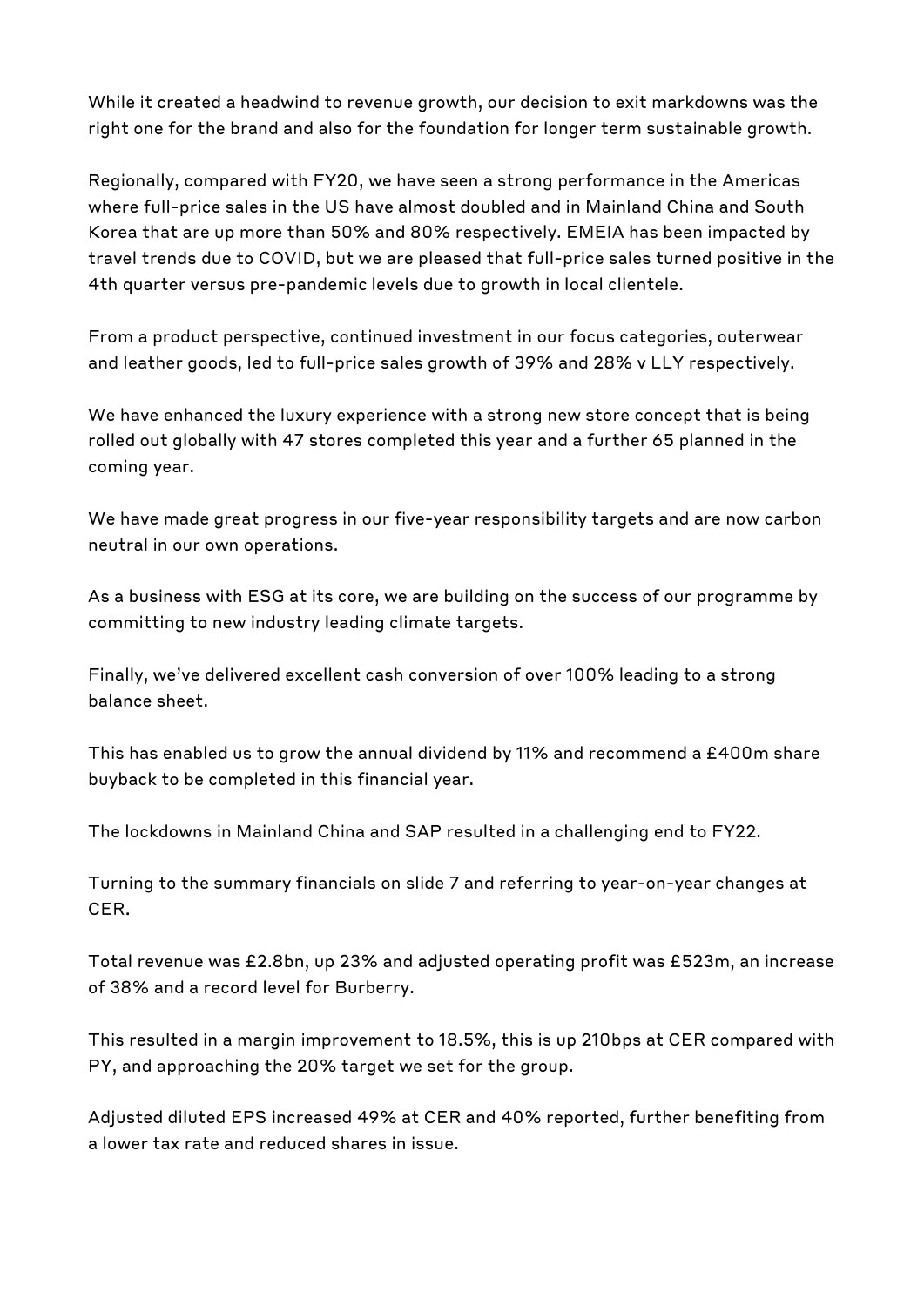Free cash flow in the year was £340m - slightly down on last year due to investments in the store portfolio and the phasing of tax.

The dividend has increased 11% to 47p, in line with our progressive policy and restoring dividend cover to 50%.

Please note, that in this presentation, growth rates and the figures stated at CER are on a LFL, 52 week basis. As you know, under the retail calendar, this year is a 53 week year and this has been incorporated in the reported financial values.

Before I get into the financials in detail, I just wanted to share one slide that gives some data behind Jonathan's comments about the journey we have been on over the last five years as we shifted the focus of the business.

Retail revenue has increased from 77% to 80% of sales despite the removal of around £200m of markdown revenues.

Newness has increased as part of our product portfolio from around quarter to almost half our revenues, resulting an improved balance of product offer.

Real estate has been substantially refreshed. Over the last 5 years we have opened 125 new stores and closed 176 including 38 stores in non-strategic locations, delivering improved productivity.

And importantly, we have seen a 30% decline in global wholesale doors as we exited non luxury, and despite this, wholesale revenues have increased through the remaining higher quality accounts.

During this period, product elevation has been the major focus, and this has been reflected in a significant increase in AUR.

Finally, we have also transformed the cost base of the business, delivering over £200m of cost savings and reinvesting in the business in marketing, clientelling and customer inspiration.

Overall, the foundations for growth are well set.

I shall now take you through the income statement starting with total revenue on slide 9

The group saw retail sales growth of 20%, with comp up 18% and within this, full-price comp grew 24%.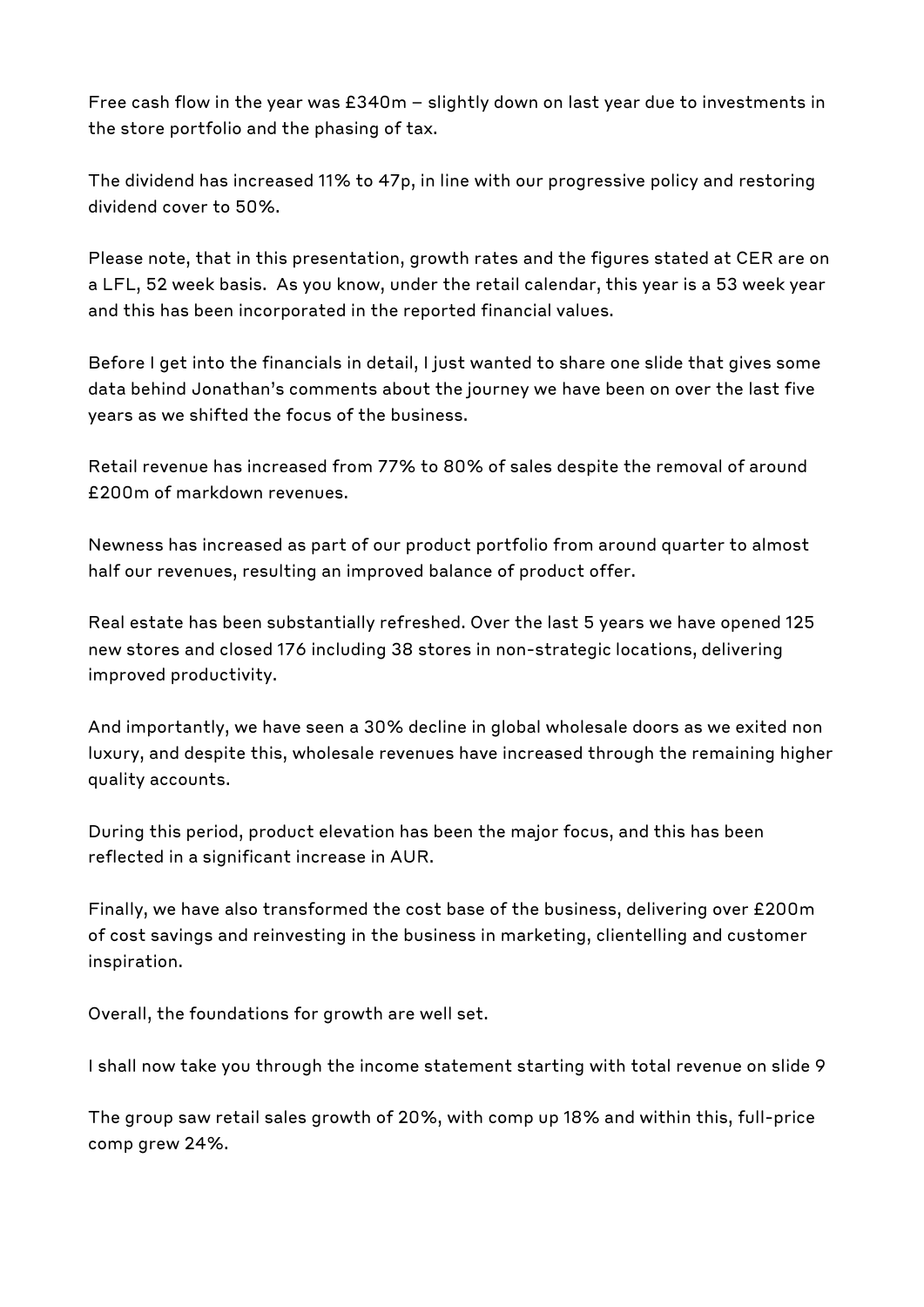Wholesale was strong, up 35%, driven by an excellent order book and Licensing saw good traction in both eyewear and beauty rising 11%

Overall revenue grew 23% at CER and +21% at reported rates, due to a £35m tailwind from the addition of the 53rd week, together with a £86m headwind from currency

Slide 10 shows our retail sales performance vs 2 years earlier (or LLY, as we call it).

Total retail sales grew +10%, comprising 6% from the retail comp and relatively modest space growth of 4%, largely due to expansion in Asia.

Within the retail comp, full-price grew 30% and the exit of markdown presented a 9 percentage point headwind to comparable sales growth, together with reduced trade in outlets.

It is worth noting that there was less inventory available for outlets this year, despite the exit of markdown, demonstrating strong inventory management and improved sellthrough.

As mentioned, headwinds from MD reductions will no longer occur going forward- this is the last quarter.

Moving to slide 11 showing our quarterly retail performance.

We believe it is most helpful and more representative to compare this against prepandemic levels and consequently, we show Q1 to Q3 against LLY and Q4 against LLLY;

We will focus on full price through the quarters given the disruption from MD:

Full-price growth in the first 3 quarters increased 21% compared with FY20, driven by strength in Americas, Mainland China and South Korea and from our key focus categories of outerwear and leather goods.

In Q4, full-price growth was up 17% v pre-pandemic levels, lower than the Q3 due to COVI D-related disruption in Mainland China and SAP. Including digital, around 40% of our Mainland China distribution is currently affected by closures or restrictions.

I'm pleased to say that going forward, we will simplify comparisons to versus LY only and also return to the single measure of retail comp performance.

Taking a closer look at regional retail performance versus 2 years ago on slide 12.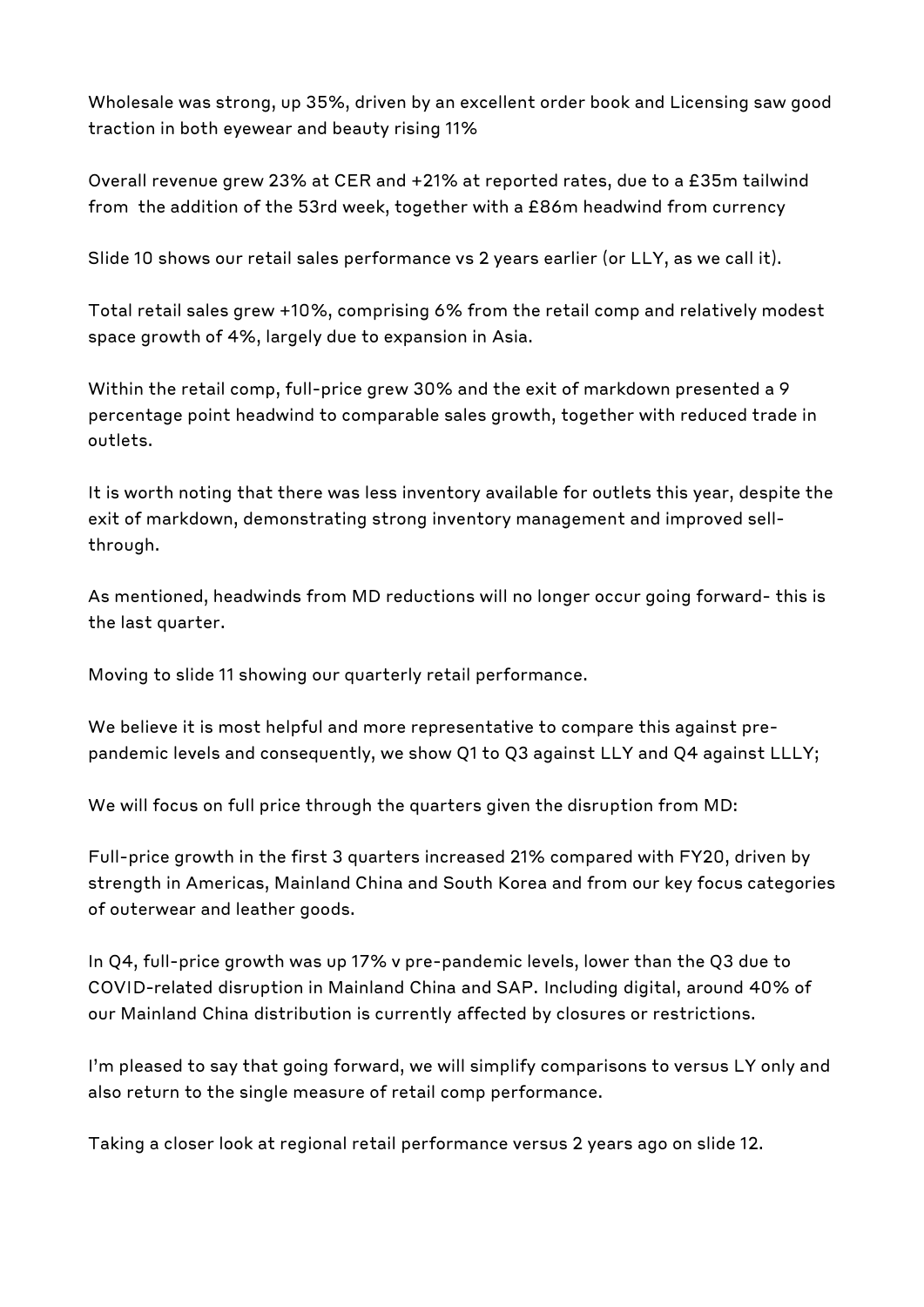Americas has been the stand out region  $-$  up 28%. The full-price business was excellent, with the US almost doubling in the period. This was driven by new clientele to the brand.

Overall, Asia Pacific grew by 13% with full-price up 29%.

Strong growth was seen in Mainland China with full-price sales rising 54% in the period, although this was affected by COVID in Q4. The region saw good demand from all customer groups with particular success in leather and outerwear in the year.

South Korea saw full-price sales increase 81% This growth was partially offset by Japan and South Asia Pacific that have been most impacted by COVID-related tourist flows in the region.

EMEIA has continued to progress in the period but for the FY was down 18%, and fullprice down 11%. We are pleased with this performance given 50% of EMEIA prepandemic annual sales were driven by tourists that remain at low levels. In the 4th quarter, EM EIA full price sales were ahead of pre-pandemic levels driven by our focus on local clientele.

Turning to the gross margin on Slide 13.

The most significant year on year benefit to GM was our move to full-price and we also benefited from price increases.

These more than offset a number of headwinds, including channel and geographical mix, and increased duties following exit from the EU.

Overall, gross margin was ahead of guidance at 70.6%.

In FY23, despite significant inflationary pressures and further investment in product, our active management of procurement efficiencies and selective price increases, means we are planning to maintain the gross margin around 70%.

Turning to the Adjusted Operating Profit margin on slide 14.

Operating margin last year was 16.9% and we have seen a considerable improvement this year through operating leverage, the gross margin rate and cost savings, aggregating to boost the margin by 640 bps.

Of this, we have reinvested 320bps of margin into commercial areas of the business and also absorbed a 110bp headwind from impairments.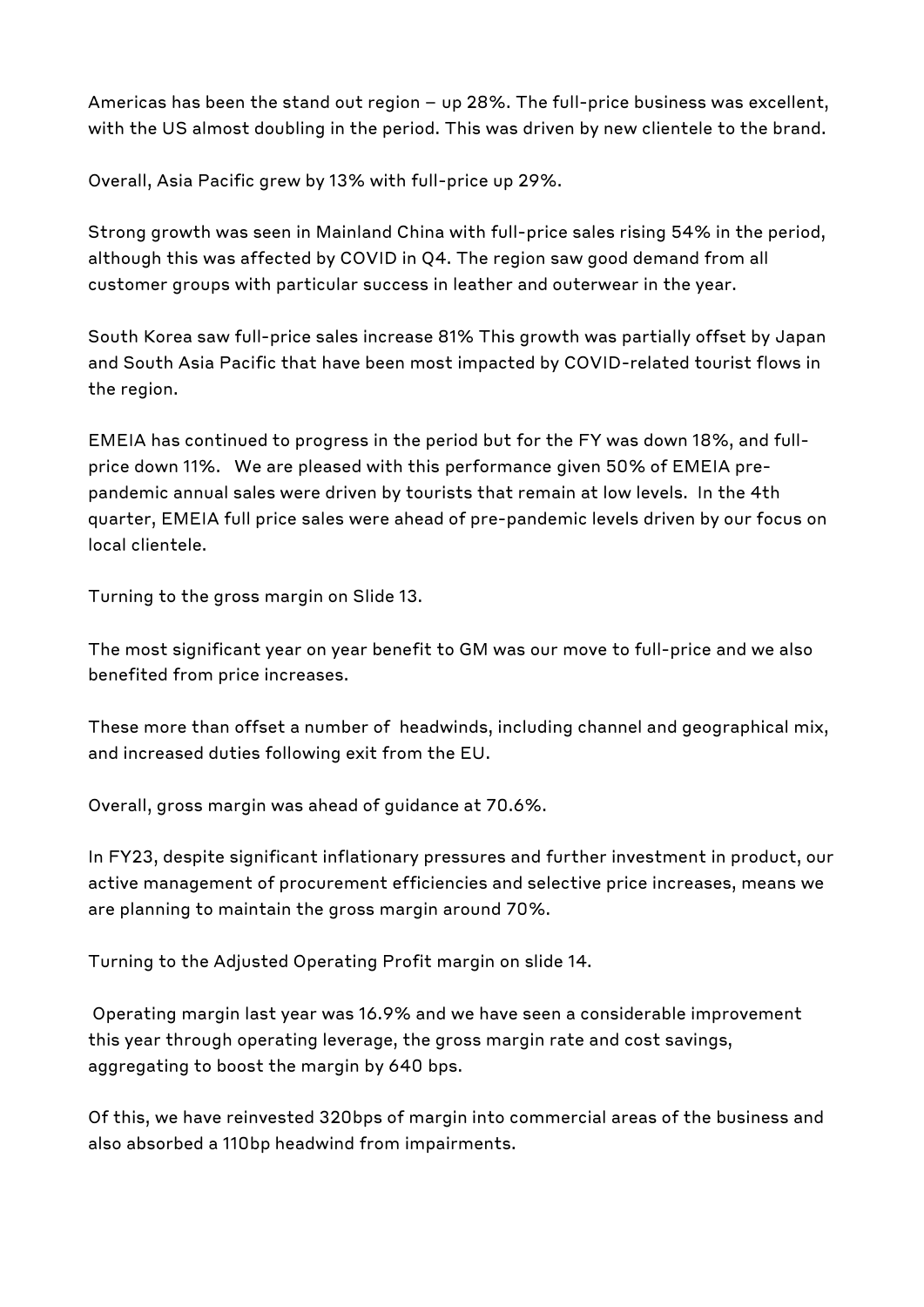Operating margin closed at 19.0% at CER, placing us in a good position to reach our 20% medium term target.

Turning to cash - the business has very strong cash generation as we show on slide 15.

Over the last 6 years cash conversion has averaged over 100% despite the impact of COVID -19.

Key metrics include: Receivable days from 25 days to 19 days over this period and inventory turn increased from 1.6x to 2.0x in FY22.

I'll now turn to the cash flow statement on slide 16.

We delivered another solid year of cash conversion - generating £340m in free cash flow, a conversion of 106%.

Working capital saw a £54m inflow. Within this, inventories reduced in gross terms due to improved inventory management.

Capex of £161m was broadly in line with guidance - reflecting a significant investment in the store network.

Tax paid at £180m, was up on the prior year due to rise in profits and phasing of tax payments.

I thought it was worthwhile reinforcing our medium term value creation model that has two components on slide 17.

Firstly from our operations, we remain committed to achieving a HSD revenue growth and meaningful margin accretion from FY20 at constant currency, assuming a broadly stable macro environment.

And secondly from our capital allocation model, which prioritises: first, organic investment where we have invested over £600m in capex over the last 5 years; second, a progressive dividend - we have returned to a 50% cover and paid out over £700m over the last 5 years; third, inorganic investments which are, by their nature, infrequent; and finally, returning excess cash to shareholders while maintaining a solid investment grade credit rating. We have previously returned £800m since 2017 and today announced a further £400m SBB programme today. Our leverage is low at the end of this year, with 0.2x ND/EBITDA, resulting in a robust balance sheet position.

Now, given we issued guidance last year, we'd like to update you on progress towards our goals.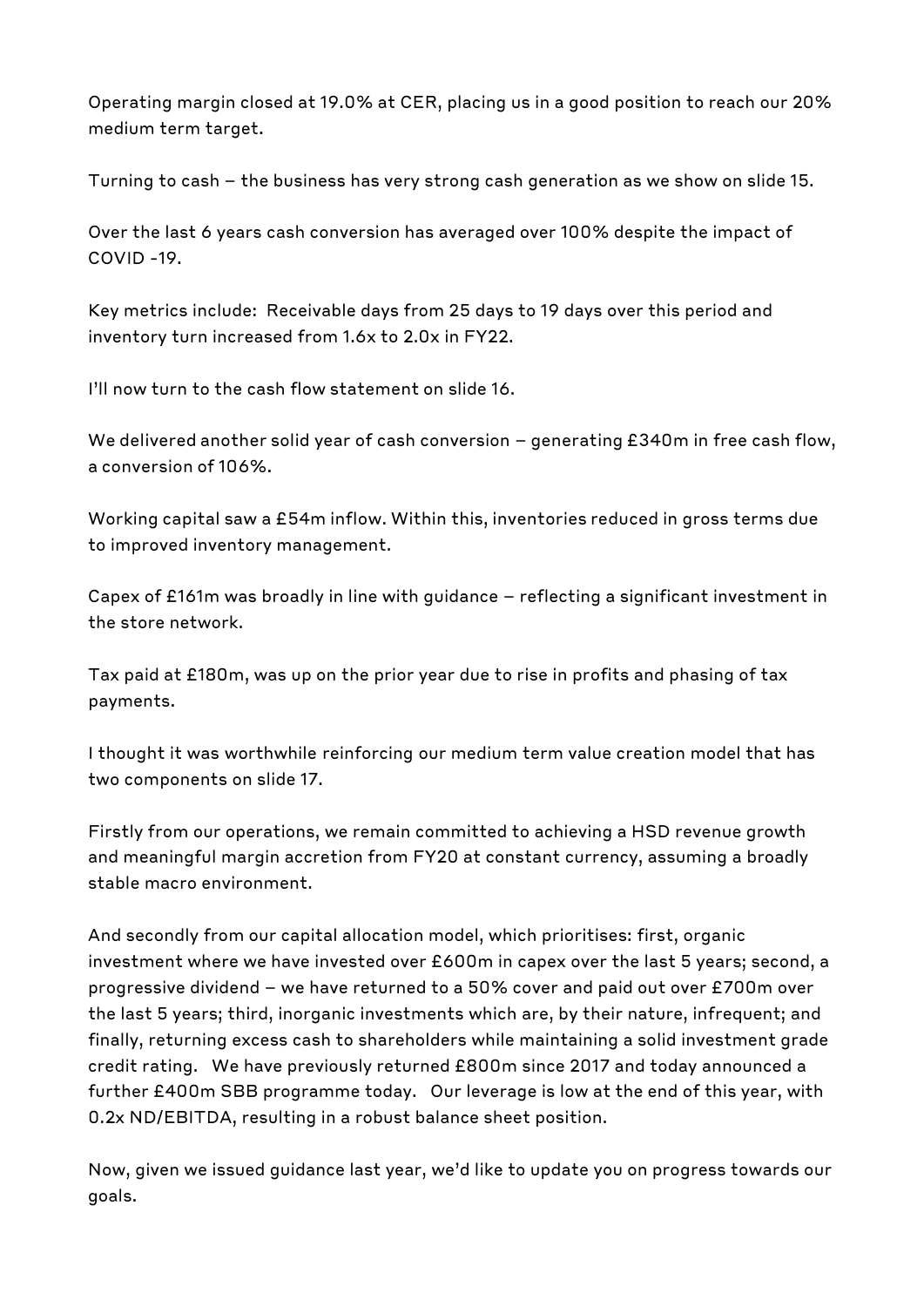Guidance was set based on FY 20, given the disrupted base in FY 21 due to COVID. Revenue is running at 5% CAGR, with full price delivering a 15% CAGR. The benefit of this elevation is seen in the gross margin that is around 70%, a level we believe that is sustainable for the business.

Similarly, the operating margin is up over 200 bps and shows good progress towards our 20% medium term target.

Turning to the Outlook on slide 19.

Starting with the medium term, we retain our revenue and margin ambitions.

That said, as we start the new financial year, there is a more challenging trading environment due to macroeconomic uncertainty and the recent outbreaks of COVID-19 in Mainland China.

We are expecting a rebound in China once restrictions are lifted and we will continue to invest ahead of the recovery, which is likely to lead to a more pronounced phasing in Group profits between H1 and H2 compared to a typical year.

We expect wholesale to be flat in H1 with no change expected in overall retail space.

The tax rate is expected to remain around 22% this year. We expect a rate increase of around 5% points from FY24 reflecting the UK corporation tax rate increase.

Capex is expected to be around £170-180m, with investment into the retail network being the largest component covering a further 65 stores.

Currency movements are favourable based on 6 May spots with revenue boosted by £159m and adjusted operating profit by £92m.

And for modelling purposes, to remind you, FY23 returns to a 52 week year.

So you should adjust the FY22 base by £35m of revenue and £9m of adjusted operating profit.

Having covered the financials I will now turn to our strategic progress.

Throughout the year, we excited customers in unexpected and innovative ways with a range of original brand activities which generated strong reach and engagement.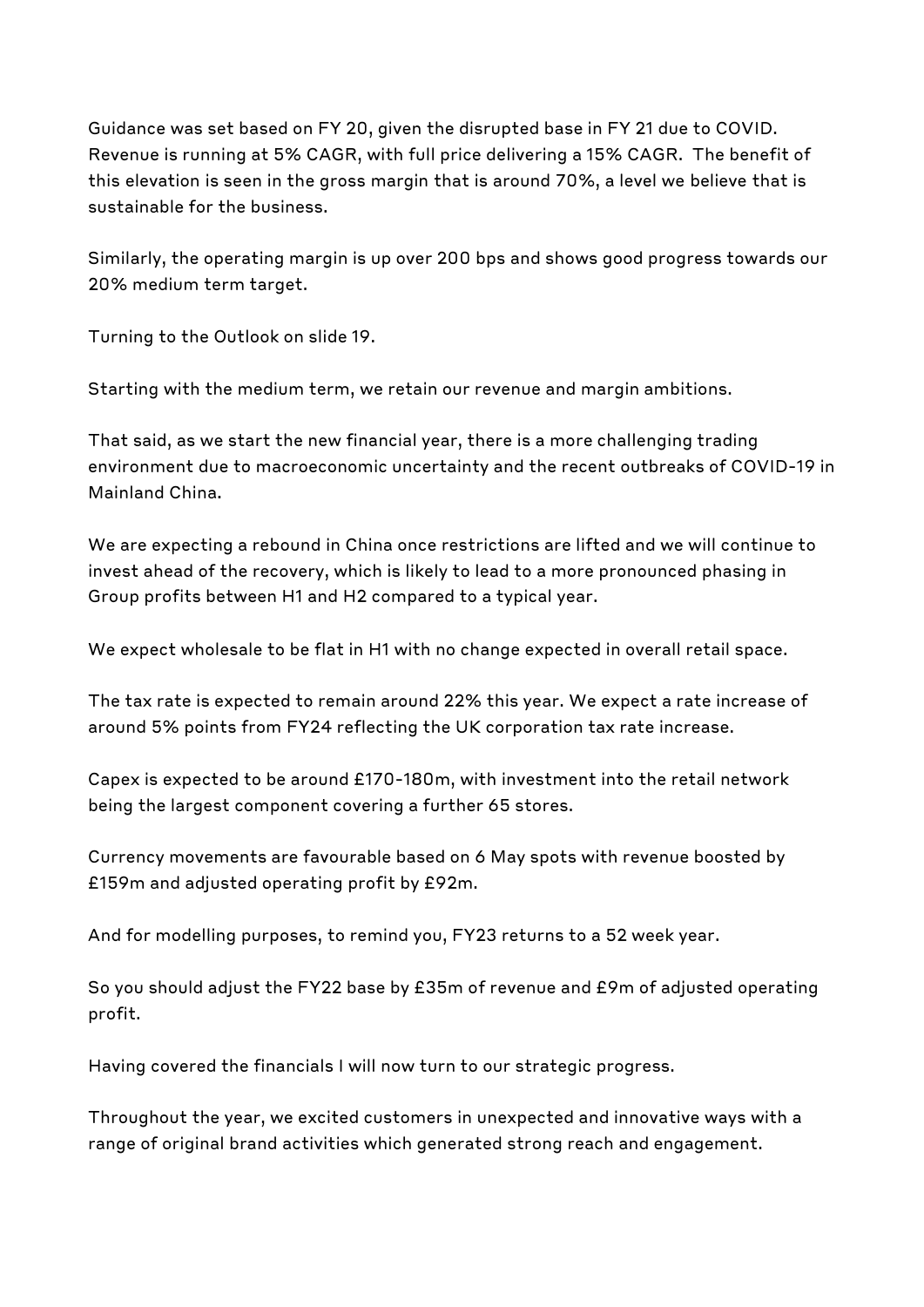In March 2021, we unveiled our Autumn/Winter 2022 collection in an event that marked the first live runway show for Burberry in two years.

Presented in the heart of London, the show was a celebration of British culture and identity, further reflected in our collections which featured icons from the Burberry archive, including the Equestrian Knight Design.

Excitement around the event helped to generate record views on social media which were up triple digits compared to Autumn/Winter last year.

We have also inspired our customers with activations and collaborations.

Q3 saw one of the largest activations on Jeju Island, South Korea.

And we followed this in Q4 with a month long takeover on Rodeo drive in LA. The immersive instalment was directly inspired by Riccardo's Spring women's collection 'Animal Instinct'.

As part of the store takeover the exterior facade of the building was draped in a kaleidoscopic abstract drape, with the activation bought to life through an lnstagram filter.

At the end of the quarter we teamed up with Supreme to launch an exclusive capsule which sold out on Burberry.com within seconds. The collaboration elevated brand heat, with Supreme posts representing some of the best performing content in Q4, outperforming average engagement by over 100% and generating a high level of new followers.

We built on that positive momentum at the Met Gala earlier this month where we hosted a table and dressed a stellar line-up of guests, including Kate and Lila Moss, Bad Bunny and Bella Hadid. We outperformed peers in terms of earned reach on social media and generated over 1,000 pieces of coverage.

We also continued to harness our creativity to drive growth across our two core product categories, outerwear and leather goods.

Following the success of our first dedicated campaign celebrating our iconic outerwear offer, full-price sales grew 39% compared with two years prior.

This was driven by strong performance in jackets, quilts and downs.

Rainwear too performed well across both heritage and non-heritage product, accelerating in the second half.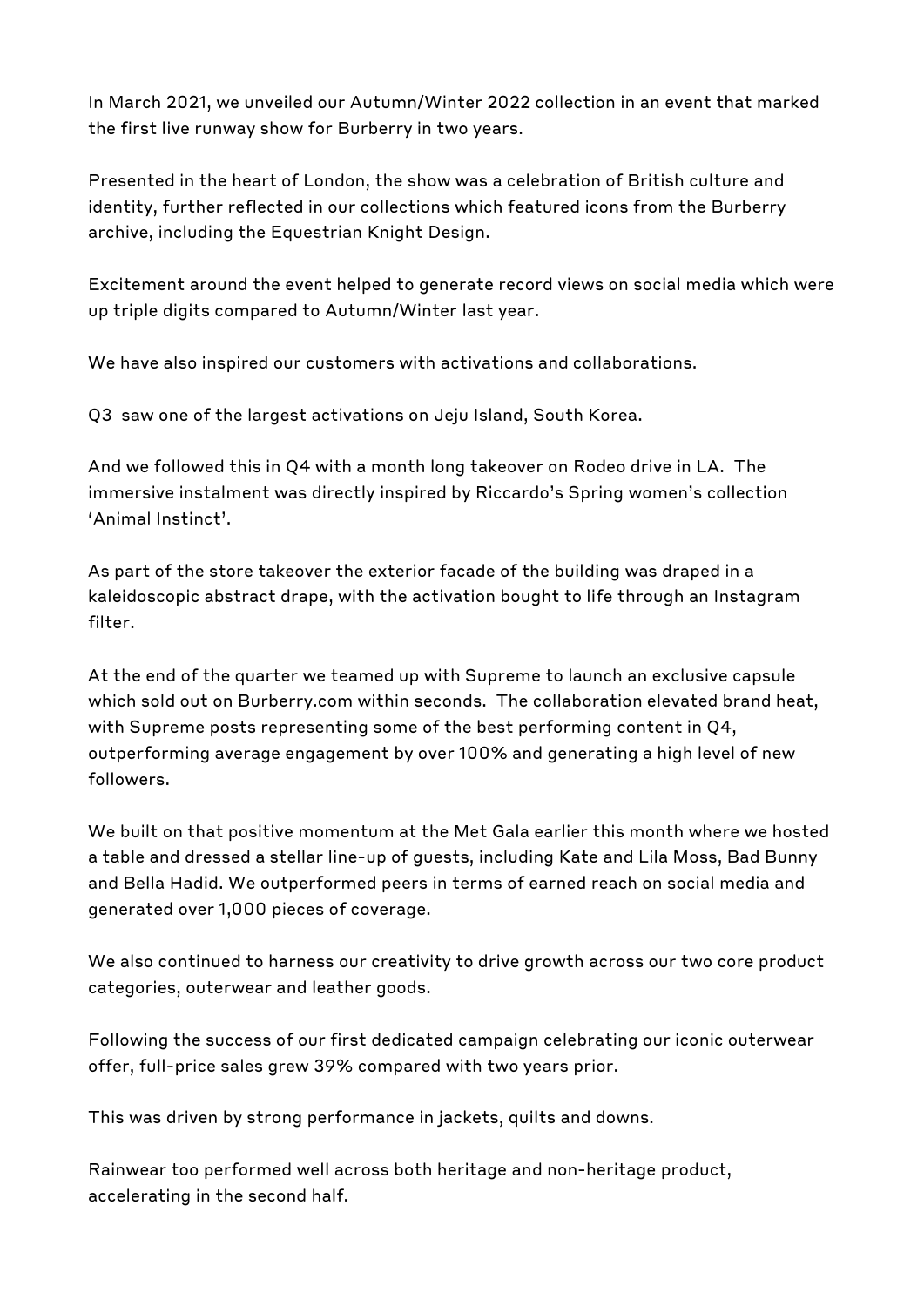Secondly, Leather goods also delivered a good performance, with FY22 full-price sales up 28% vs LLY with the fourth quarter benefitting from the launch of the Frances tote, a recent extension to the TB family.

As we enter this year, we have initiated the recent launch of the Lola handbag campaign, including a programme of pop-ups and pop-ins across the world.

Following the campaign launch, we saw an impressive level of views and engagement across social platforms, outperforming previous handbag campaign video views by over 110%.

Turning to the Customer Experience, we continue to roll out the new store concept that represents all that is new Burberry; authentic, bold, elevated with creativity at its core.

The concept will transform how our customers experience the brand and products in a uniquely British luxury setting with our leather product in a much more prominent position. Here you can see our recent opening in Rue St Honore in Paris, with the store draped in birch brown check.

We now have 4 flagships in the new concept, including Paris; Sloane St, London; Plaza 66, Shanghai; and IFS, Chengdu.

In terms of the roll out of the concept, we've completed 47 stores, with a further 65 planned for FY 23, meaning that over half our sales will be made in new or refurbished stores, enhancing the customer experience.

In terms of performance, the majority of stores are performing above plan, attracting new elite clientele and delivering higher AUR than the prior store portfolio.

In addition to the physical stores, we continue to focus on omnichannel and a seamless customer experience between on and off line. For example, in Q4, we expanded our aftercare offering by rolling out new digital tools to enable customers to access bespoke services.

To supplement stores, we have also invested in a large number of pop-ups and pop-ins during the year.

These are more interactive spaces dedicated to amplify the marketing campaigns and inspire consumers.

This year, we started with 70 units in H1 with the leather campaign followed by outerwear in H2 with a further 34 units.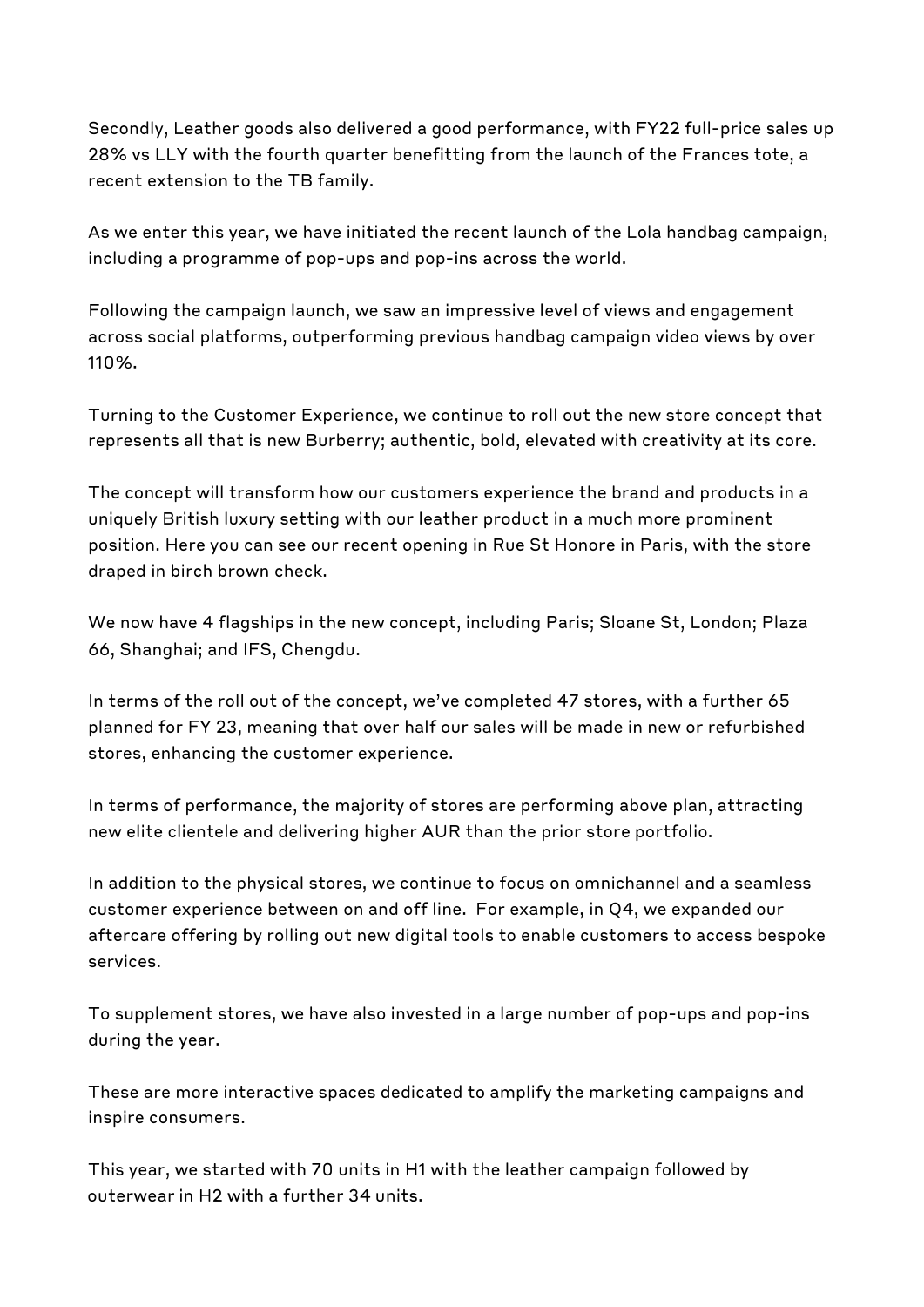In Q3, we created a 'travelling trench cube' inspired by our Shenzhen social retail store to showcase an immersive experience across a number of stores in Mainland China generating strong engagement, traffic and sales.

We have followed this more recently with Lola, launching an extensive programme of 65 pop ups globally to accompany the campaign.

Finally, moving on to ESG, we continued to take industry-leading steps to advance our decarbonisation agenda and are proud to have largely met all the ambitious targets we set out in our 2017 Responsibility strategy.

First, as a company, we are now carbon neutral across our own operations globally and 100% of electricity is from renewable sources.

Second, regarding product, almost all our products have more than one social or environmental benefit and actually the majority have more than 3.

Finally, with regard to communities, we have exceeded our goal of positively impacting 1m people, through projects such as our recent partnership with Marcus Rashford MBE and charities across the UK, US and Asia, to provide literacy skills and safe creative spaces for underrepresented youth.

Looking forward, we remain resolute in our commitment to making a positive difference for people, planet and communities.

The strong foundations we have set underpin our new ambition to become Climate Positive by 2040, which will require accelerating emission reductions across our extended supply chain.

In November, we also announced a new biodiversity strategy to further protect and restore nature, while expanding support for farming communities and developing regenerative supply chains.

In parallel, we have continued to prioritise diversity and inclusion, together with colleague health and wellbeing, while supporting communities in need.

As a modern luxury brand, I am pleased to confirm today that we have banned the use of exotics in future collections, building on the commitment we made a number of years ago to go fur free.

In summary, having successfully established a strong platform from which to accelerate growth, we are well set up to embark on our next chapter where we will continue to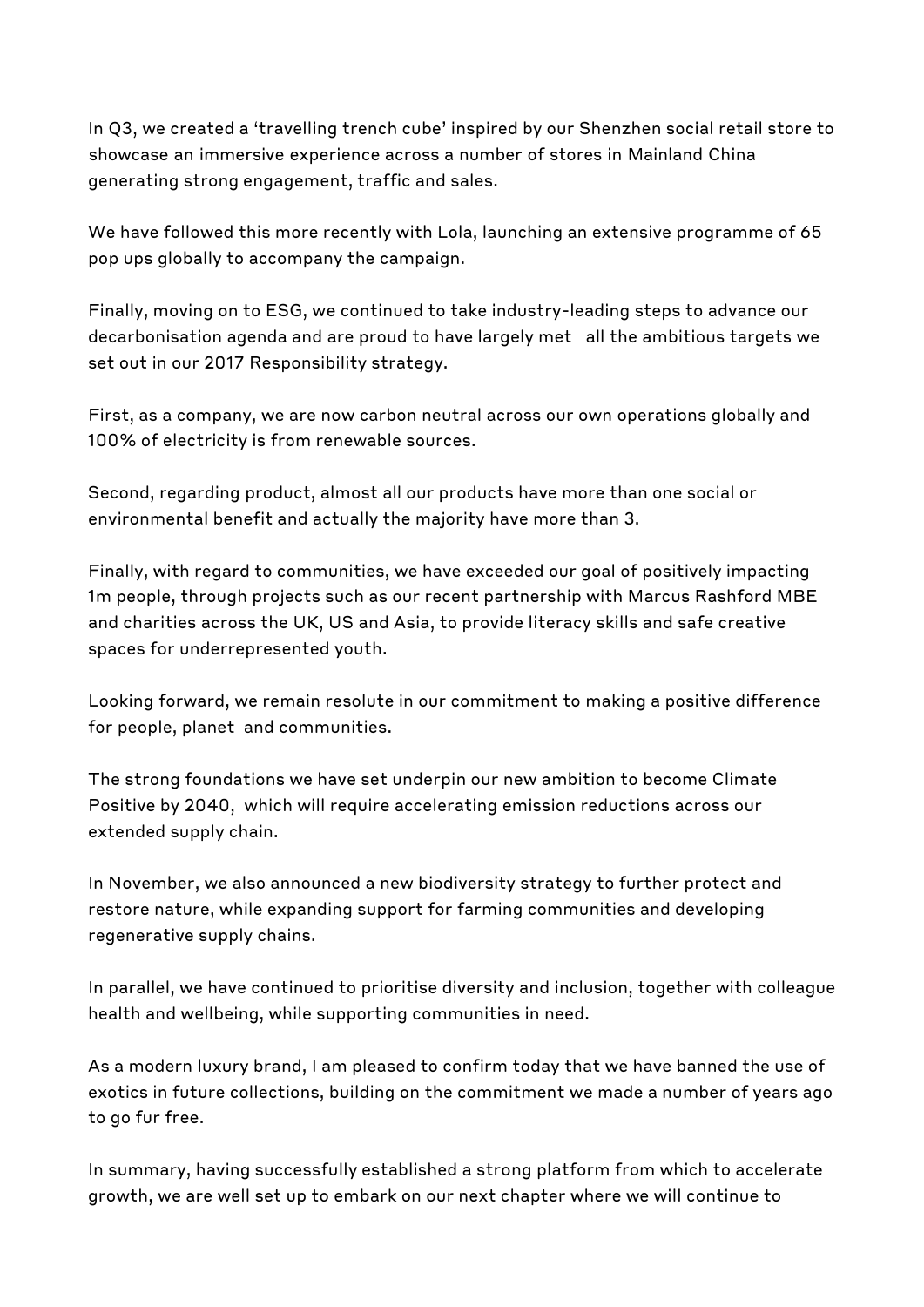deliver high-quality growth whilst building a more sustainable and inclusive future. We are a business with enormous potential and I look forward to working closely with our new CEO, Jonathan Akeroyd, as we advance the next phase of Burberry's strategy.

I shall now show you a short video highlighting some of the year's achievements and we'll return for questions at the end. Thank you

**Video Played** 

**Q&A Session** 

#### **Julian Easthope, VP, Investor Relations**

Okay thanks everyone and we'll open it up to questions. I'll take Antoine first this morning, so Antoine. If you can just say your name and where you're from for the transcript that would help.

#### **Antoine Beige, BNP Paribas Exane**

Yes, good morning, three question if I may. The first one, Jonathan, obviously early days for you. It seems that the brand perception for Burberry differs from one region to the other, it's quite good in some, and less so in others. So do you think that Riccardo Tisci needs to maybe change a bit the aesthetics of the brand?

My second question is about the fact that sales are expected to grow high single digit this year, what's the embedded situation in China that you have in the guidance, i.e. do you expect that for high single digit to be achieved, that China should get out of lockdowns, I don't know, in July for instance?

And finally in terms of the margins, 18.5% is the reported base, I understand the FX benefits. But if you just look at the underlying margin at constant currencies, what are the moving parts? And do you think that there could be a significant margin improvement this year? I don't know see if you can be maybe 100 basis points. Thank you.

#### **Jonathan Akeroyd, Chief Executive Officer**

Thank you, Antione. I'll take the question on the brand, because actually I think I'd really like to call out the great work that everybody's done over the past four years. And also please take in mind that in those four years we've also had a pandemic. And for me coming in I've been extremely impressed initially with the strategy that was laid out. I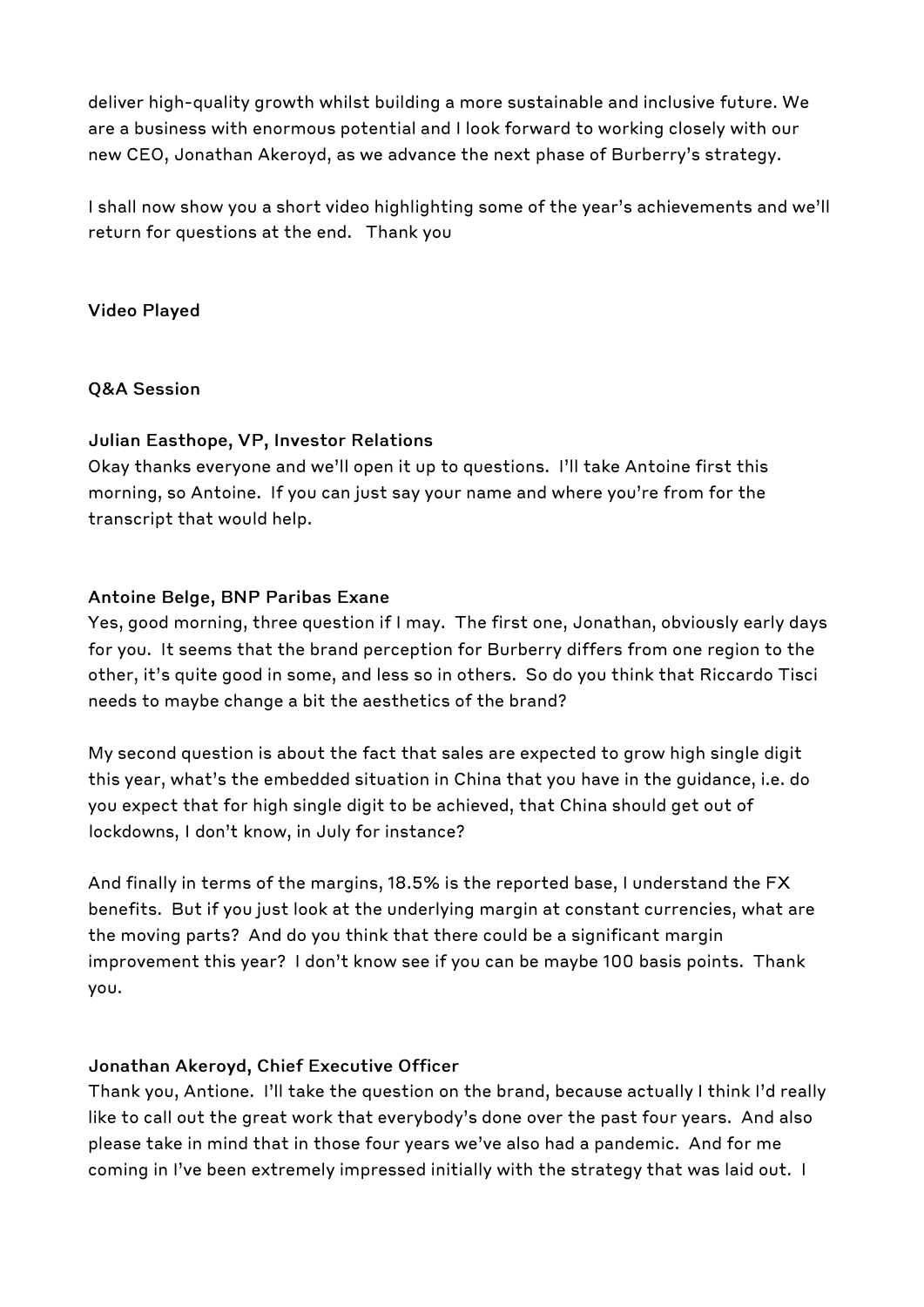think the execution was very quick. And I think it's also important to call out other things that Riccardo has brought in and the company's brought in.

We now have new brand codes, which give us a huge amount of consistency. I've been very impressed with the TB that was launched very quickly, we're now applying it to a great deal of our leather goods. Also the monogram I thought was an excellent complement to the heritage brand codes that we have. And again I think this is something that we're going to plan in a lot, particularly in the summer months, we had activations last summer, we're going to continue that through this summer.

So I think this brings a big consistency and I definitely call it out across all regions personally. So from that side I think, I'd give Riccardo a lot of credit for it.

And also in terms of the - I'm sure I'll come back to this later, but it's easy to say about elevation but it's certainly, the elevation of the retail network has had a lot of investment last year. And we plan to continue to invest this year. And again the consistency, the network clearly needed to be upgraded. We're doing it, we've doing it very quickly, and again also very, very consistently and I've been impressed with that.

#### **Julie Brown, Chief Operating & Financial Officer**

Okay thank you Antoine. So first of all the question about China in relation to guidance. We are experiencing - well first of all going one stage back, in the fourth quarter versus last year, our China business declined 13%. But we did deliver in the quarter a strong comp at 7%. So the rest of the business effectively was growing around 20%. So we've got a strong underlying business performance, it was really the disruption from China in that final period.

In terms of the current trading situation, or the current situation in China, what we're finding at the moment is we've got approximately 40% of our distribution in China disrupted. That's either through store closures or it's basically due to people not going out because the city is on lockdown, and then also restricted hours, together with the digital hub being disrupted also. So it's around 40% of the business that is currently experiencing a disruption.

And we obviously - we don't know when it will end, like most people. And we've worked a number of scenarios out in the business and basically, we've worked on the basis of an upside, a base case, and a downside. The cost is to the base, the upside is the inventory planning, and the downside we'll manage cash to the downside case. So we're being very flexible and agile in the way that we're managing the business.

In terms of the margin, you know we're very pleased with the margin, we're pleased with the gross margin. So coming out at 70.6% despite the inflationary pressures from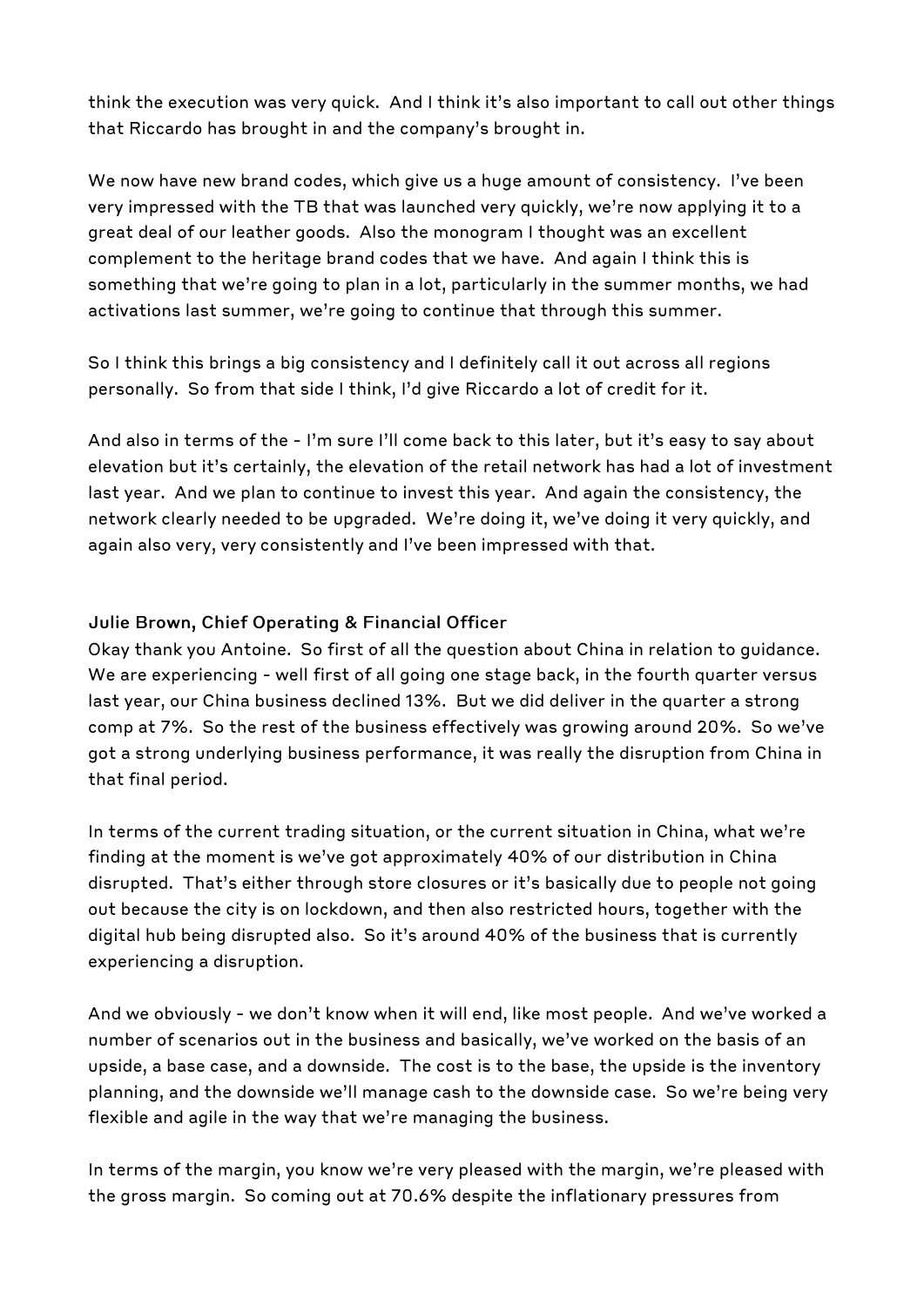logistics and freight, we're pleased with that. And then when it comes to the operating margin as you say it's reported 18.5%, but on an underlying basis it's 19% CER versus last year. So again you can see us making the progress towards the targeted margin of 20%.

And within the components of that operating margin accretion, you know we had a considerable benefit, over 500 basis points of leverage on the operating margin, but we chose to invest over 3 percentage points of that back into the business, largely into the commercial frontline, into visual merchandising, marketing, and customer inspiration. So net-net we see it as a good result for the business.

#### **Julian Easthope, VP, Investor Relations**

If I go to Roger next and then Zuzanna.

#### **Rogerio Fujimori, Stifel**

Thank you, I have two questions. First, I think on the price increases that you have taken, have you seen any consumer resistance, any surprises on elasticity and are you still happy with the value proposition versus peers?

And the second is on the distribution clean up, I think you completed the rationalisation of all non-strategic doors. So I just wanted to confirm that I think in terms of particularly both the outlet footprint and if the work is completed? And I think related to that I think how many stores perhaps you need in Hong Kong? I know it's easier to close than open, but any thoughts would be appreciated. Thanks.

#### **Julie Brown, Chief Operating & Financial Officer**

So yes, in terms of price as you know we took a high single digit price increase on a large part of the leather range back in May last year. And we've taken some price increases on other parts of the range across the portfolio. We undertake data and analytics to look at the consumer response whenever we take a price increase so that we can judge the position. And we've seen no adverse consumer response to the leather goods price increase, which was the more substantial of the two.

We've taken an additional one in January also, again largely the leather range. And in terms of pricing opportunity, we do see continued opportunity for price, clearly the world is suffering at the moment from major inflationary pressure. So we do see opportunities for selective price increases. But we'll be very careful, and we'll work with the merchandising team on deciding where to pitch it, and we'll inform you when we've done it. It's commercially sensitive information so we won't give it ahead of time.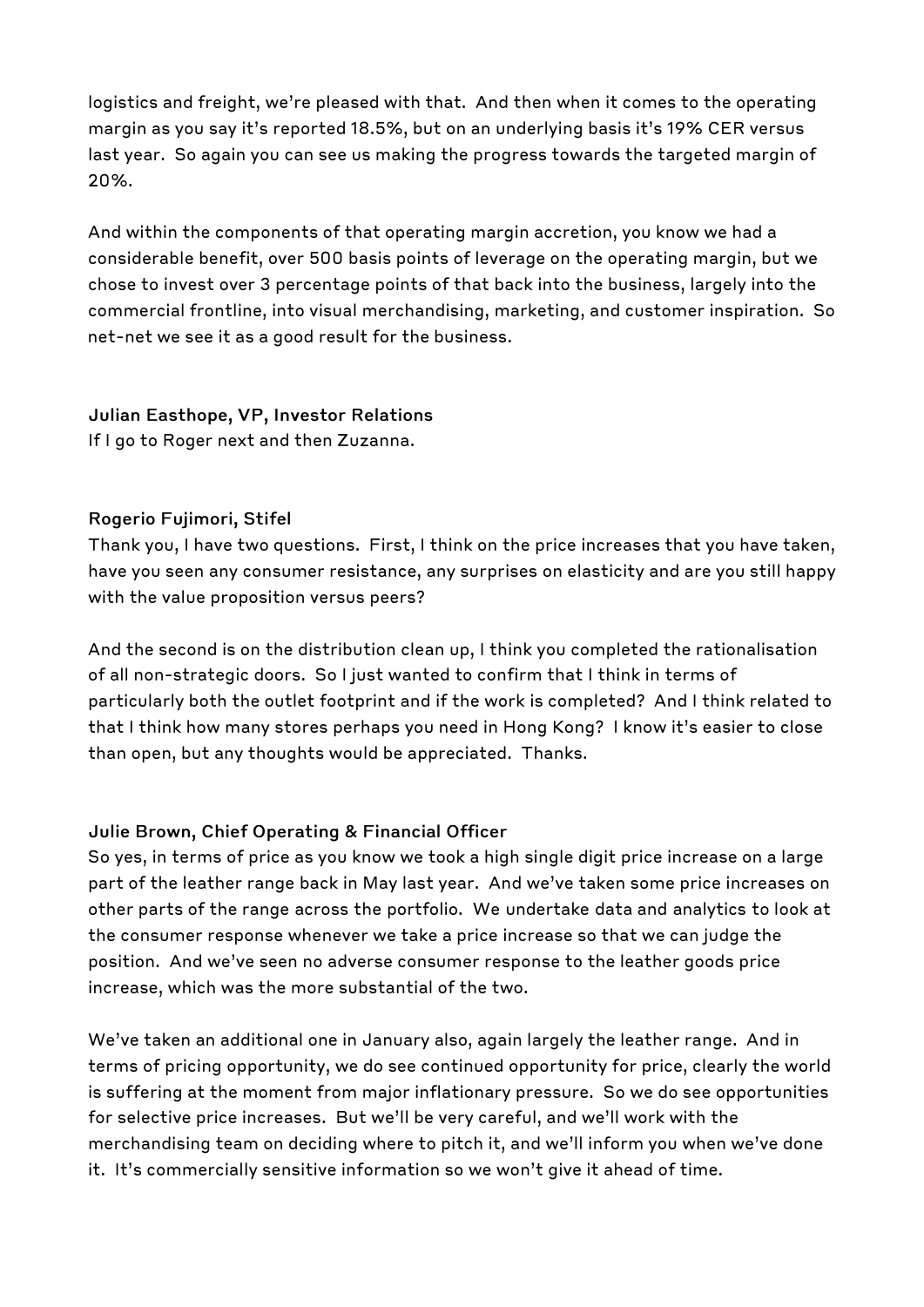In terms of stores and store closures, yes, we finished the programme, a few years ago we said we're going to close 38 non-strategic stores. And these were stores that were either in the wrong strategic location, or they were under performing, and we've made those closures now, we've completed that programme.

The rest of the changes you saw on the bridge that I shared this morning; it was all to do with really refreshing the network. So in some cases we've moved from one location to another. So Paris is a great example of that, and I know Jonathan visited it recently, just last Friday, so I think we're very pleased with the new location in Paris. I don't know Jonathan if you want to comment.

#### **Jonathan Akeroyd, Chief Executive Officer**

And I would also like to call out Shanghai as well. We've moved from a good location in Shanghai into the best location in Shanghai, it shows our commitment to China and our belief that we can, once this wave is out of the way, that we really confident that we've got the product mix, we've got the retail network to continue to build on.

I've been very impressed with the store concept, clearly, it's also been readjusted to help us focus more on leather goods, as well as our core business around outerwear and softs and ready to wear. So it definitely feels in line with elevation strategy that we put in place.

#### **Julie Brown, Chief Operating & Financial Officer**

Then picking up your point about future closures, we're anticipating retail space being broadly stable during the course of full year '23. There will be closures and relocations within that, but broadly stable in terms of overall dimensions.

And then the final question about Hong Kong. So yes, we have made the decision to make two of the main store closures in Hong Kong, the trading position there is challenging. Clearly it was an area of the world that previously benefited a lot from Chinese tourists. So yes, and now of course suffering from lockdowns. So yes, we've made two changes there. But at the same time we are continuing to refurbish and invest in the stores in preparation for a reopening, a full reopening. So yes, the investment continues.

#### **Zuzanna Pusz, UBS**

Thank you for taking my questions, I have three. So the first question is a bit broader outlook for both Jonathan and Julie. I mean you've confirmed today your outlook for high single digits sales growth and 20% margin, EBIT margin. So I'm just wondering - I mean first of all given that you've achieved almost 20% margin because you had 19% on an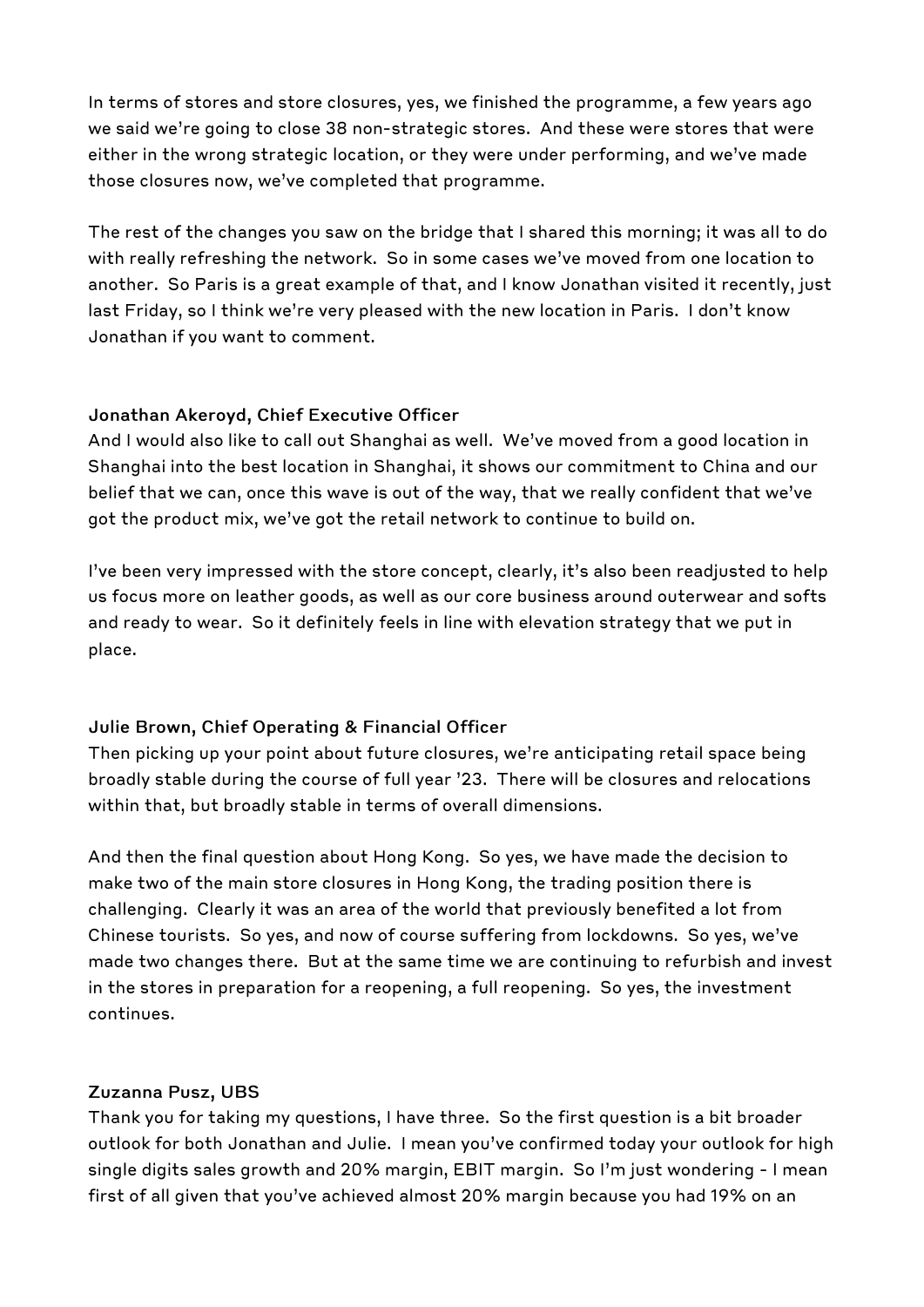underlying basis, despite just 5% sales CAGR, does it mean that maybe in the short term you're likely to prioritise sales a bit more, so reinvest and we should see a bit more of a pause in terms of margin expansion?

And secondly, related to that, that's more for Jonathan, you highlighted in today's press release that we should expect a strategic update in November. And does it mean that it will be more qualitative rather than quantitative and does that mean you're not going to change any of the financial targets, or is it just too early to say?

My second question is a follow up on pricing. Can you just remind us what exactly were the price increases and the timing? Maybe I'm wrong but I'll just check, I think it was roughly it was 10% on your leather goods offering, early in the year, which means that you saw a 2 percentage point contribution. In which case I was just wondering why full price sales lagged so much, because I mean the total like for like was 7, full price was 5 but it should have benefited sequentially from pricing. So is it just related to China, or any additional colour on that would be very helpful?

And third question would just be generally if you could maybe comment on what you are seeing in the market right now. I appreciate China's not easy to comment on, so I won't be asking you about that. But maybe specifically the US, it's been an incredible success story for you, and the sector overall, given the market volatility are you seeing trends unchanged and maybe similar in Europe? Thank you.

#### **Jonathan Akeroyd, Chief Executive Officer**

I mean I'll start on the strategic effort. I mean surely with two months in, it's still early days. But I've been quite immersed into the brand, I've had a good study of it obviously clearly before I joined as well. Again, calling out, I'm very aware that we've gone through a transition, we've put in line a new strategy, we've executed it recently in the in the past few years. And now the expectation is on growth. I think all of the actions that have been put in place will enable us to focus on that and I'm very excited to do that.

I'm also very excited to share with you what we can also do to enhance the strategy that was put in place, and I'm sure we can give some colour on that in November. So I'm very positive that we can do that.

I'd also again like to - the decision to exit markdown was very brave, and very impressive. You've seen the growth that we've grown on our full price business. We believe that we can continue to really focus on that. You also saw the share of the mix in terms of the offer, we now have a very good balance between newness and carry over. This means that we can protect our margins on the carry over, we can continue to build our accessory business there, which I think is really important. But also there's, you know an opportunity now to really also play on the newness as well, which is clearly important.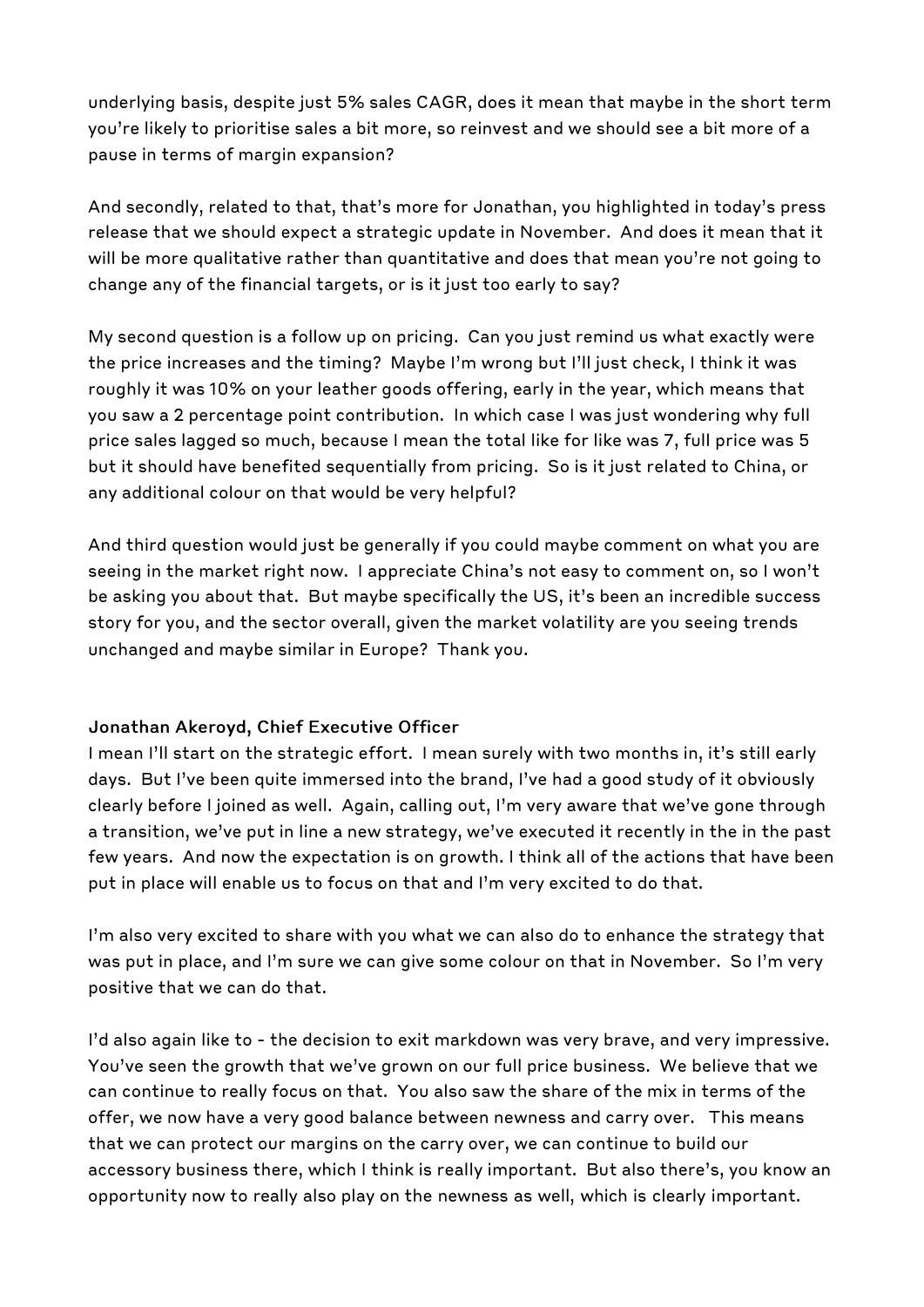And I would say your comment on America is right, I think there's a much stronger - now we've gone through this move, there's a much stronger appetite for the brand. We've seen a high level of recruitment for a new customer coming to Burberry, younger customers coming in across all the regions. So there's lots of elements we can play on.

But I think one thing that we have that's very special is we have some very core, strong categories, obviously in outerwear. We're developing, I would say, a stronger presence in outerwear on top of our raincoat business, that's something that I think we can safely say that we own that very, very nicely. But then also the introduction in leather goods as well, and there's been a very positive reaction to that. I'm confident that we can continue to build on that and again I'll share more depth and more colour on that in November.

#### **Julie Brown, Chief Operating & Financial Officer**

Great. So the first one in terms of the margin progression given the 5% CAGR. I mean we're obviously pleased with the margin; you can see the benefit of the full price switch coming through there with the gross margin. We will reinvest in the business. And you've seen us do this when we share the operating margin bridge, you know, there was a considerable amount of leverage we could have gained but we chose to reinvest in the business, over 3 percentage points of that was reinvested.

And I think we'll carry on doing that, the focus is very much we're holding what you might call support areas in the business, or enabling areas, Burberry Business Services, relatively flat. Then we're allowing all the growth to go into the commercial frontline, and we'll carry on doing that because it's the way to fuel the growth.

We're not obviously going to give guidance, specific margin guidance on the next two years, just because the environment doesn't really favour doing that. But we are confident of reaching the guidance which is the 20% margin by full year '24. It's just a case of the timing and the phasing of how we go about doing that, just because we've got to manage the business in a very agile way as you saw us do during the first wave of COVID.

In terms of pricing we took a price increase, as we mentioned back in May, which it wasn't 10%, it was a high single digit percentage change, and it was a sizable proportion of the leather goods range. So we have taken some price increases.

But just in terms of your question about why have you got a comp of 7% and full price of 5%? The reason for that is simply due to the mix of the regions. So in terms of our mix of regions, China which is one of our most prominent, mainline regions if you like with stores, as opposed to outlets, as that fell because of the lockdowns and EMEIA was growing very strongly, you get a shift in the regions.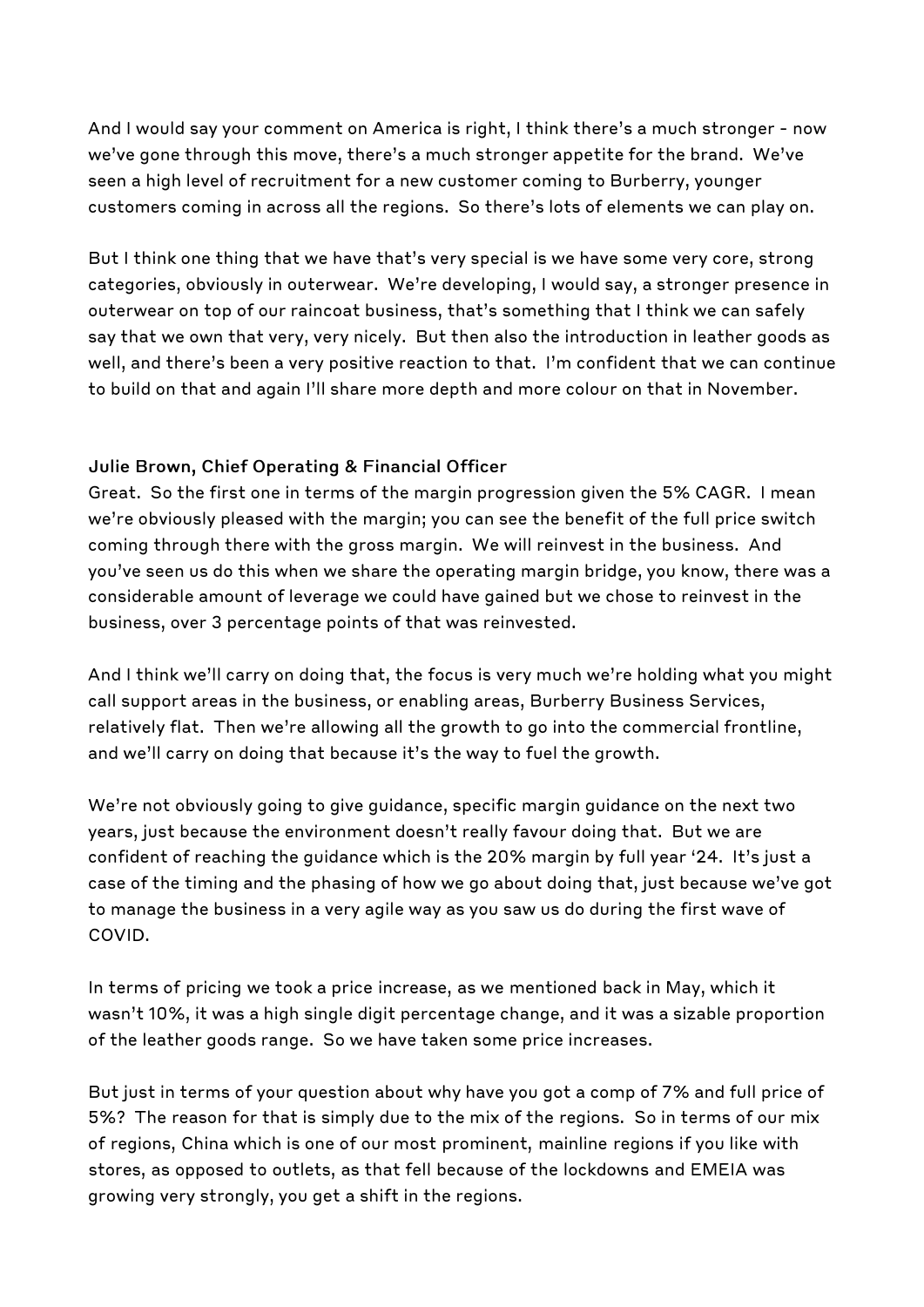So if you look at all the major regions the full price actually beat the comp in all cases, it was just the fact that when you put them together it's the mix, it's just the maths that does it unfortunately. But it can be tricky for people to follow. But try it out and you'll see it does actually work.

So in terms of, I think you mentioned also about China and price. So just to say, China in this fourth quarter has had a major impact. So you know minus 13% in our fourth quarter versus last year, the rest of the business is up 20% so a very strong performance elsewhere.

And then what we're seeing in the market was I think your fourth question. So in terms of the market we are seeing a robust environment in the United States. So our growth in the United States, we were up 13%, this is full price. The comps get tougher though in the United States. So you probably remember in the first quarter last year, our full price business grew over 110%. So we are going to come across some much more difficult comps. Having said that there's still a clear demand for the product and we're seeing very good traction in leather goods, Jonathan mentioned leather goods, really, really strong traction.

Then it brings me on to the other major region, which is EMEIA, EMEIA is growing very, very strongly we're seeing over 50% full price growth in EMEIA. As we mentioned the full price is back to pre-pandemic levels in the fourth quarter, which is really quite an achievement because half the business was tourists.

So overall we're seeing that strength continuing into the first quarter yes. If only China would unlock, we would have a very good picture yes.

#### **Erwan Rambourg, HSBC**

Thank you, Julian. Thank you, Julie. And welcome again, Jonathan. Three points, if I can. So, maybe in terms of, you know, you arriving and discovering, I mean, I suspect you knew the brand quite well before, but, looking at merchandising, you know, if you interview some of the sales staff they'll tell you - we need more t-shirts - or - we need more denim - you know, are you identifying any easy wins as you take over the brand in terms of merchandising, because I think you have a reputation for being a really good merchandiser? Are there any obvious gaps that you think can be filled for the brand?

Secondly, I think you mentioned that, you know, exiting markdowns was quite a brave move and, at the same time, there's a bit of a dichotomy because, in mainline stores, you're selling more at full price and, at the same time, there's still a pretty big outlet component, so I'm just wondering how you think about this dichotomy? And, you know,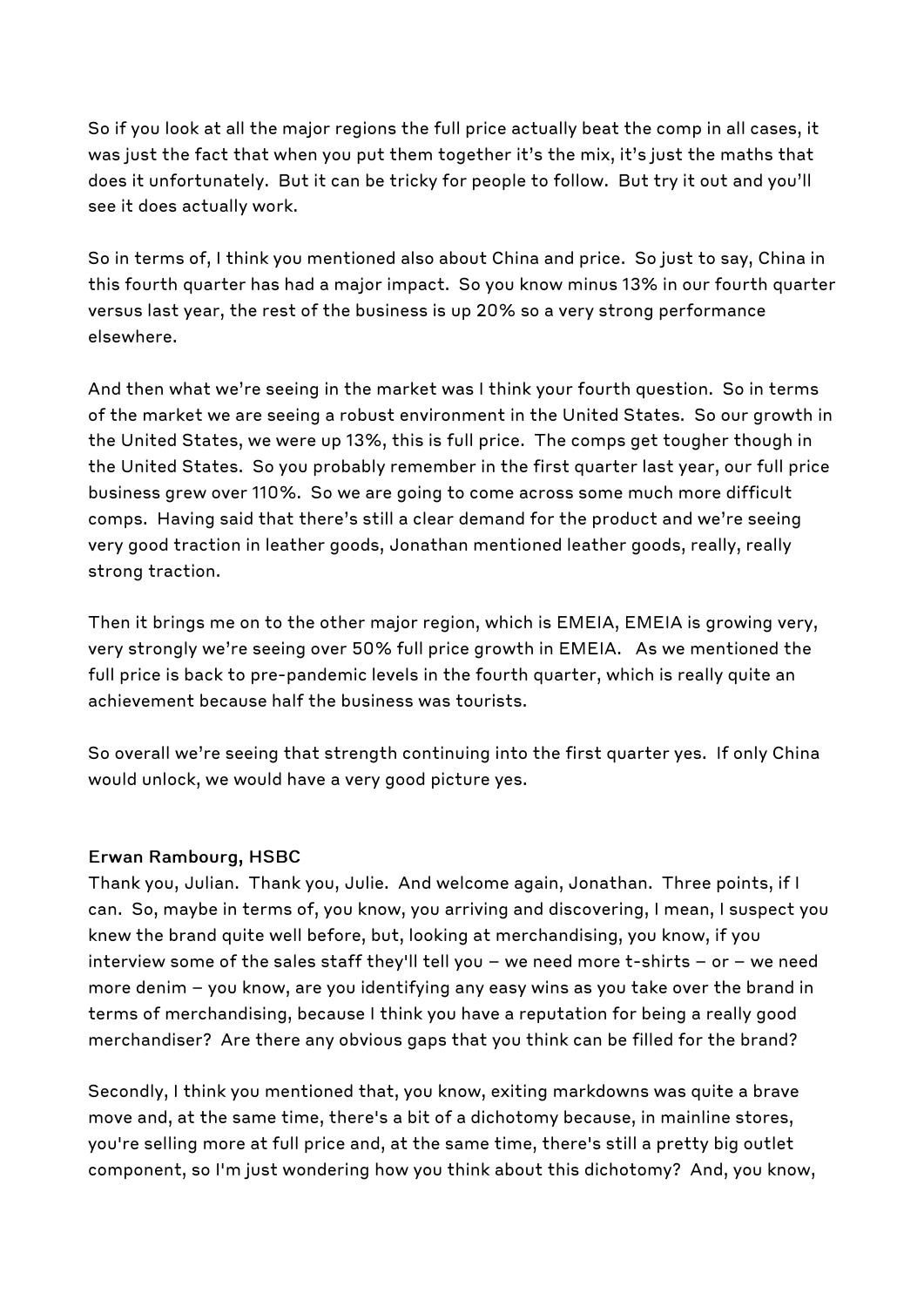coming more recently from a group where outlets are a big thing, how do you view, you know, the potential conflict or contradiction?

And then, lastly, on China, you know, when you had lockdowns last year in Xian, and more recently in Shenzhen, you had a pretty big rebound following that, but there's a lot more duration here in Shanghai and now Beijing and other places. So I'm just wondering, you know, you mention you have been working on different scenarios, but how do you think about consumer psychology as you've had more duration, and how can you hope for the consumer to rebound versus, you know, the experiences of lockdowns from last year? Thank you.

#### **Jonathan Akeroyd, Chief Executive Officer**

Great. Thanks. And so, on the product side and easy wins, you know, of course, when you join a company, you can always see some callouts and some easy wins. So, you know, we're already working on that with the teams, but, clearly, again, I will be working on those now, but, you know, I'll set out, I'd say, a much more concise merchandising strategy at the end of the year.

I would just like to say that, again, credit to the teams. We've got a very good team of merchants in the company. I've been very impressed with the level, or the calibre of our teams, both through design and also merchandising. So, they're able to adapt. And, as a I mentioned earlier, you know, with this ability that we have to, sort of, complement, our replenishment and our carry-over business with newness, we can adapt to that quite quickly.

I would also like to say I was very curious upon joining to see the ability of a company that was, historically, a ready-to-wear-focused company transition into a better focus on accessories. And we've, you know, again, built some good teams there across design, merchandising. So, I've been very impressed very impressed with the offer that we have in place and there's lots of things that we can build on there.

Julie mentioned earlier, recently, in the last few weeks, we've launched our Lola bag. There's been a very positive reaction to that. That is actually, I would say, beyond our expectations in the launch that that's had as well as, you know, a very strong link in between the way that we've marketed it and we promoted it. So, that's been a success.

Just coupled into that, the pop-up model in terms of launching products, as you know, is very modern, it's very relevant for now. The consumers really engage with pop-ups, wherever they are, both, you know, locally but also particularly in Asia. We've held back on, obviously, activating those. So, we intend to, when the market does come back, we will be ready and we'll be activating those pop-ups through, hopefully, the second half of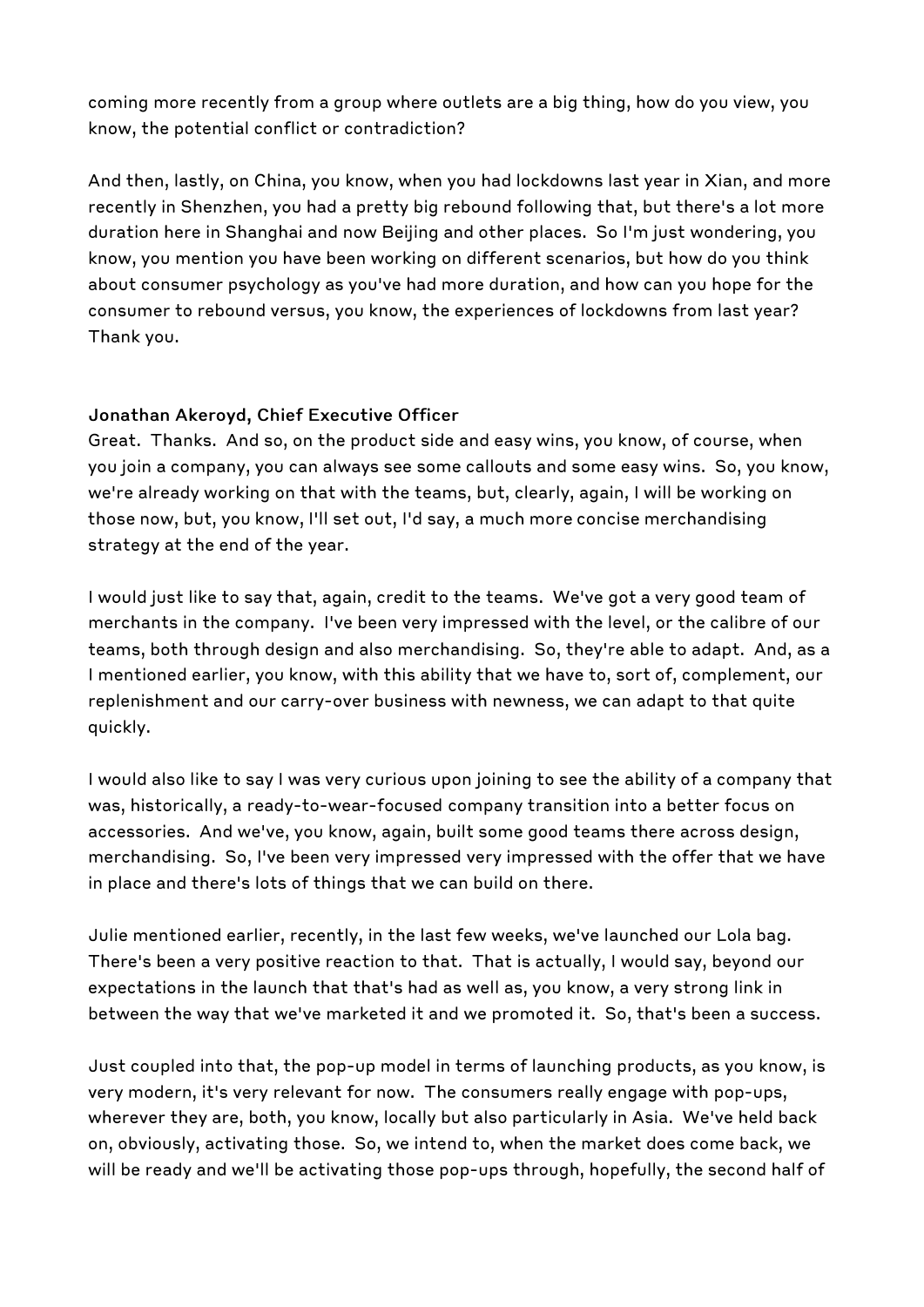this year. So, we're all ready to go with that. But, yeah, again, I look forward to showing you a little bit more colour on the merchandising strategy in a few months.

Just on the outlet business, you know, as we have exited mark-down and we have a clear policy in terms of how we manage our aged inventories, the outlet channel will help support that, and we believe that, for now, it will be very complementary, and we're very confident that we can actually manage that well.

#### **Julie Brown, Chief Operating & Financial Officer**

Yes. And just to add to that as well because we were one of the first, if not the first, actually, to announce a non-destruction on inventory policy, it's therefore important to keep the ability to liquidate that inventory. But we're coupling it with, you know, good sell-through on the mainline product.

In terms of your third question relating to China, we were actually looking at this with my team at the back just a few weeks ago, and we looked at what happened to China sales in the first wave and the length of time to reboundand then what happened in August. August was a much smaller snapshot of a downturn - but we looked at what happened in August and the length and the speed of the uptake, and the curves are tending to just follow, you know, in terms of the rebound. So, it does seem to be fairly resilient.

I mean, obviously, the section of society that luxury brands target anyway tends to be a more resilient sector to these macroeconomic issues we're experiencing in the world at the moment. So, we are anticipating a rebound, and that's one of the reasons we've brought the inventory to an upside case so that we're ready for that rebound. And we will also invest ahead of the curve because we think it's important to be ready.

As Jonathan mentioned, we suspended a whole series of pop-ups and pop-ins that we were planning China; Plaza 66,our major store there, is currently closed. But, as soon as we can reopen these, they're extremely good engines for growth, so that's exactly what we will do.

#### **Julian Easthope, VP, Investor Relations**

Okay. I think we've actually got somebody online, so over to you?

#### **Facilitator**

We've had an email on behalf of Luca Solca from Bernstein. He says - now that you have exited the unwanted wholesale accounts and stopped markdowns in store, has your strategy regarding outlets changed?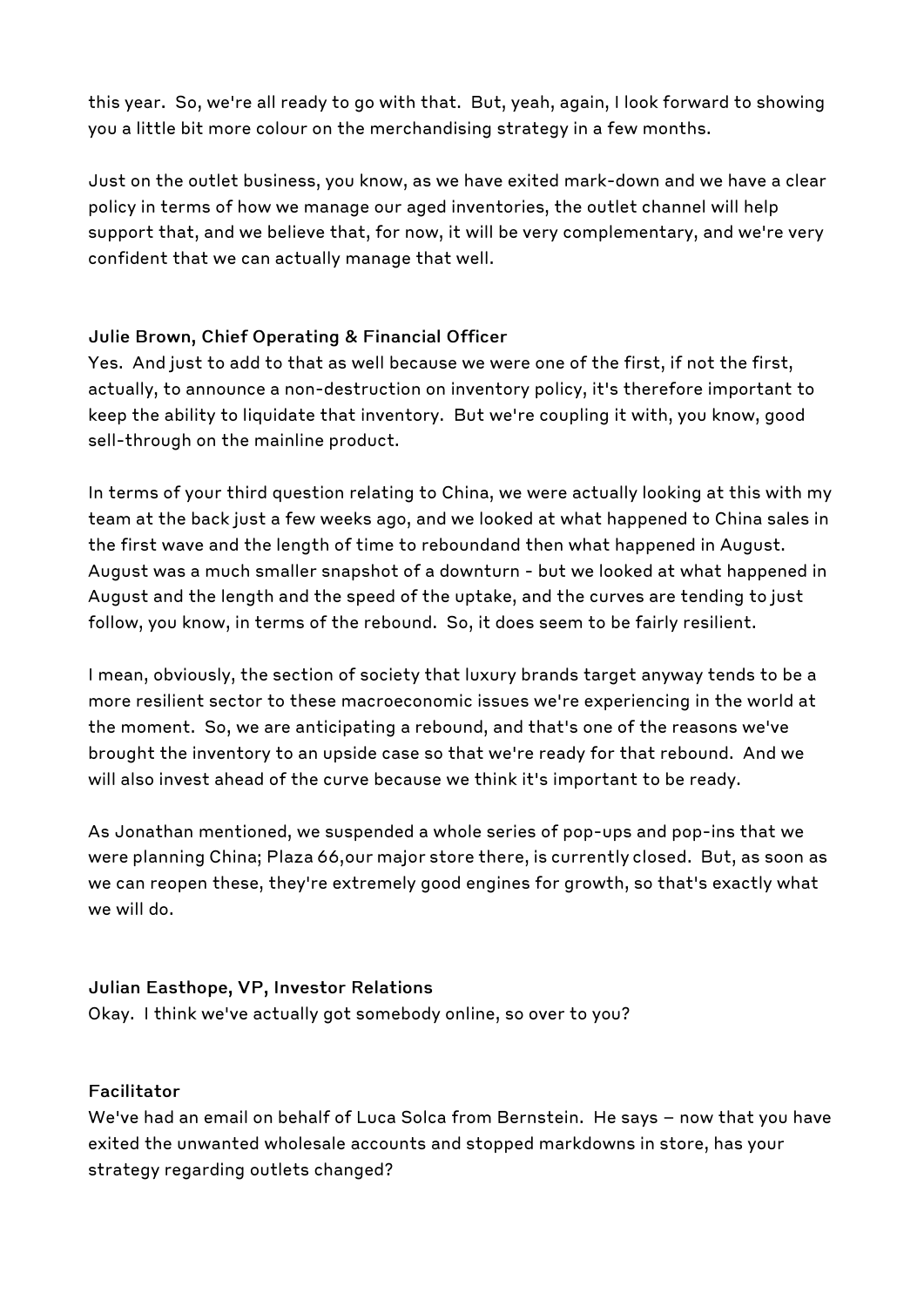And then follows on with - the Supreme collaboration has been particularly successful with the younger generation. Are you planning to rely on collaborations going forward to diversity the brand aesthetic under Riccardo?

#### **Jonathan Akeroyd, Chief Executive Officer**

So, hello, Luca. I think we covered, really, the outlet question. I think that's quite clear.

With regard to the collaborations, you know, they're an important model of the market that we're in at the moment. And we were extremely impressed with the Supreme collaboration. It was very nice to see, finally, queues outside of our flagship store in Regent Street. We sold out online very quickly. And, again, you know, the nature of our brand really lends itself to doing exciting collaborations and also product initiatives.

Again, I mentioned earlier, the Monogram, we activated that well in the summer. We plan to do it again this summer. I think that will be our internal collaboration, if that makes sense. And I think people have really reacted to that very well. And it's something that we evolve every season. So, it's not just the same product. It's refreshed and a new Monogram, and we can, you know, hopefully build on the excitement, next month, when that launches.

And then, beyond that, this is, you know, something very much in Riccardo's creative vision as well and, you know, he's definitely got, you know, a strong eye and a pulse to see really what's needed and what really the market needs at this time. So, we believe that there will be something that we will continue.

#### **Kathryn Parker, Jefferies**

Hi. I just had two questions, please. So my first question is for Jonathan, and I wondered if you could make some comments on the current status of Burberry's supply chain and whether you see any opportunity for M&A in this area and what products that might focus on?

And then my second question is on the wholesale guidance for H1 for flat year on year. Pricing should have had some positive impact, so I wondered if there's any additional impact from a switch to the e-concession model or if you're seeing any kind of caution on reorders from your wholesale accounts?

#### **Jonathan Akeroyd, Chief Executive Officer**

Great. Thank you. Just with regard to the supply chain, again, two months in, so I've been doing a few tours, as we speak, within the two months. I've actually visited our internal manufacturing facility in Castleford in Leeds. Very impressed with the teams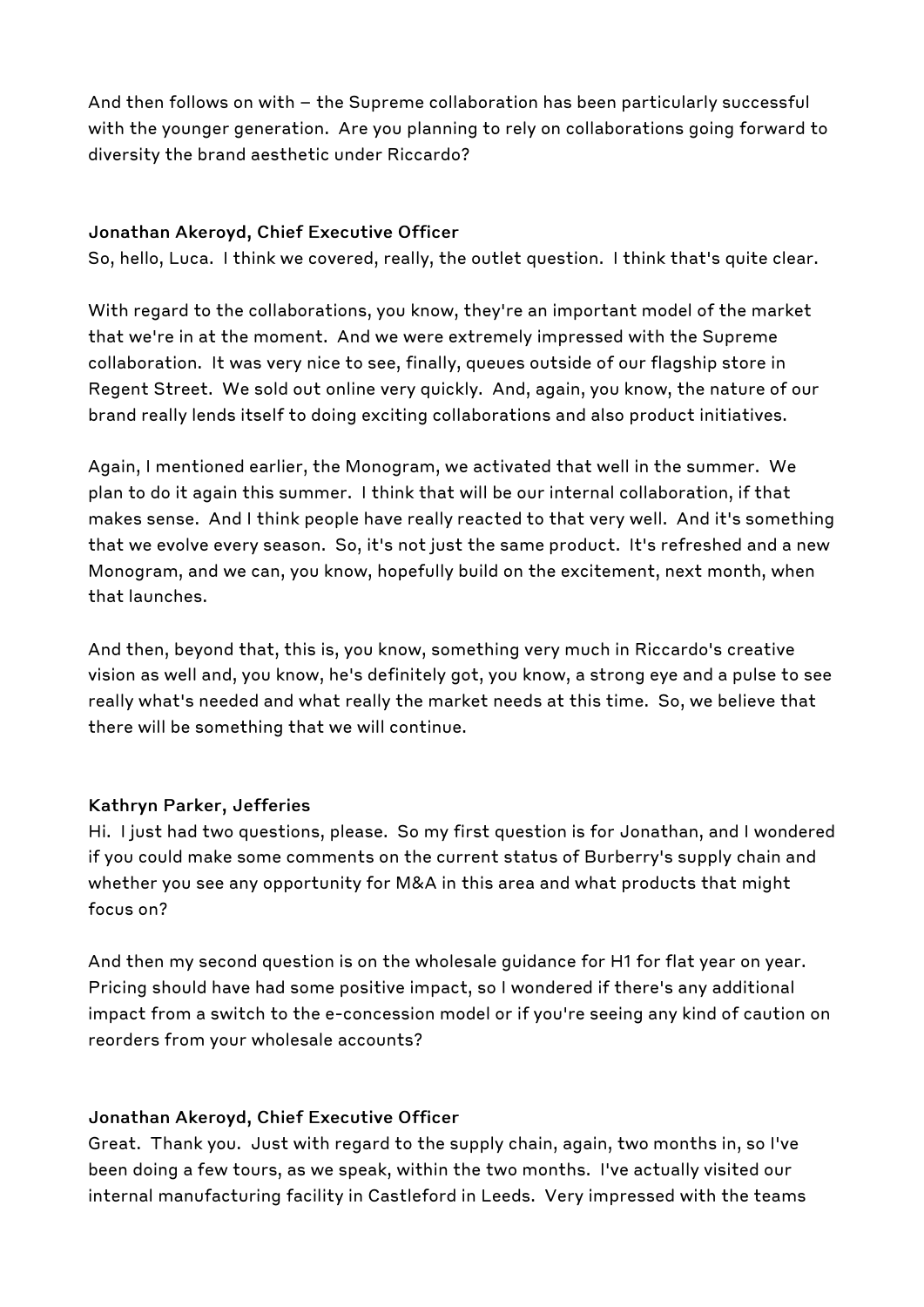that we have there. I think that we can really build on, the fact that we're now actually, as we go into the end of this year, we're going to be really focusing on our heritage raincoat business and really promoting the fact that these will be made in the UK in an extremely sustainable way. Very much a lot of handcraft, a lot of passion that goes into it. And this is a real position of strength for us, we believe.

And then, going on to accessories, as you know, we have a good leather goods industrial facility in Italy. I've not seen that yet. I'm travelling there next week. But it certainly delivered, you know, a very good high level. I've been also impressed with the quality of our leather goods, actually, and the ability to react and develop products in a very clear and fluid way.

Obviously, at the moment, it's too early to comment on an M&A and I've got, you know, a lot of things to focus on in the coming months, but we'll see how that evolves.

#### **Julie Brown, Chief Operating & Financial Officer**

Okay. And taking the wholesale guidance question, yes, the main reason the wholesale guidance is flat, it's not to do at all with subdued orders because, when you look at Americas and EMEIA, the growth rate is very strong.

There are two issues really that we're encountering; one is travel retail in Asia. So, because there's little travelling taking place, it's a major compression factor on the wholesale business. And then the second reason is largely due to the Russia/Ukraine situation because we stopped shipping. As you know, we were, I think, one of the first brands to stop shipping into that region and, therefore, it's put pressure, considerable pressure on the wholesale business. So, those are the two factors as to why you see it being broadly stable.

**Julian Easthope, VP, Investor Relations**  Okay. Louise?

#### **Louise Singlehurst, Goldman Sachs**

Hi. Good morning. Thank you very much for taking my questions. I think just two. Maybe if we can start with Jonathan, if I could do. This is probably the only occasion we can actually ask about your initial, kind of, 100 days. You're a few days into that first plan, but we've all asked questions about merchandising, supply chain, I wonder if you can talk more holistically about the view coming into Burberry, you know, the top three priorities, you know, what excites you most about Burberry over the next, kind of, several years ahead?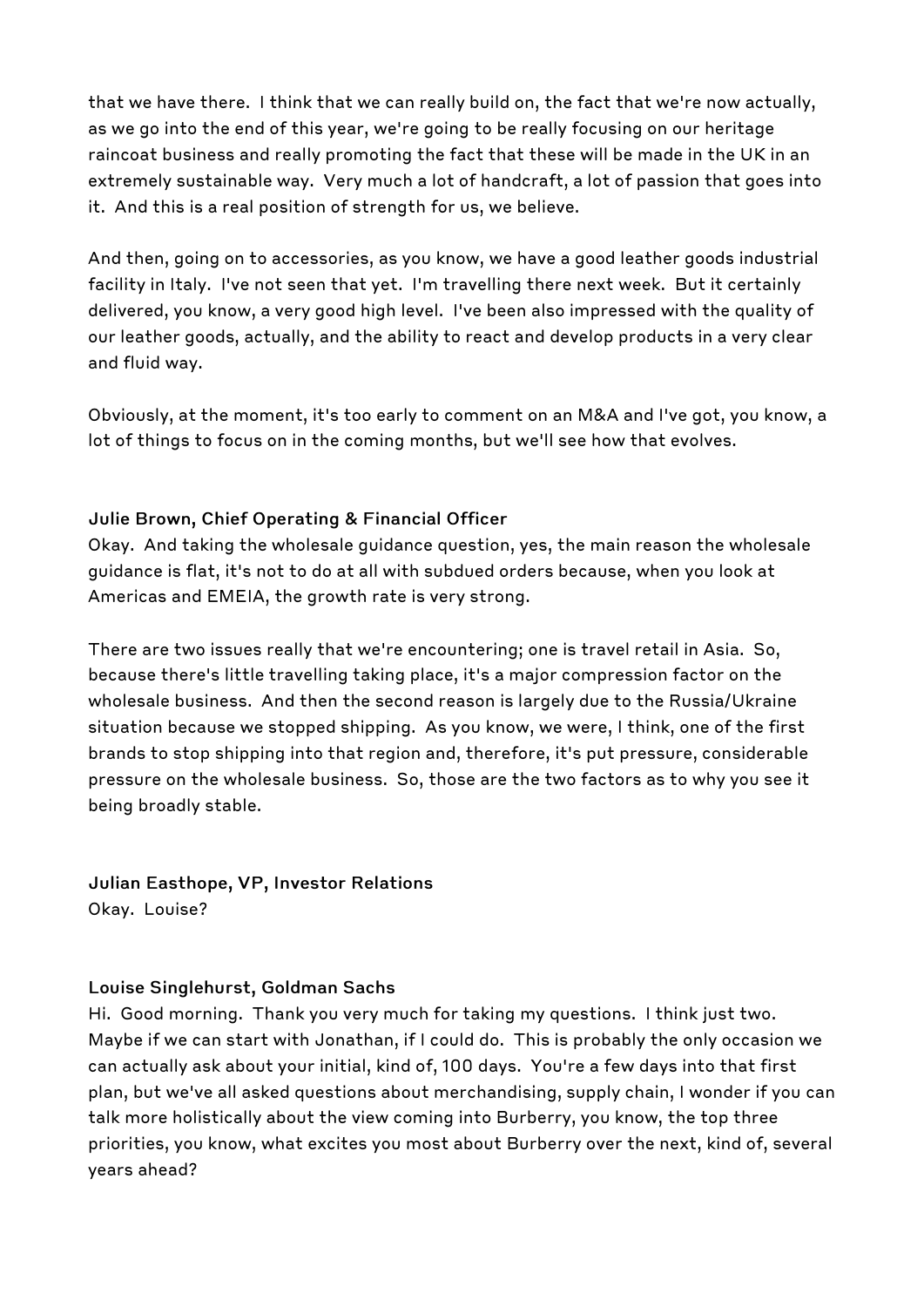And then, secondly, for Julie, we've sat in many years of presentations at Burberry where we've been really focused on the cost saving plan. That's always been the topic of discussion, particularly from your content, Julie. Today, there's a lot more mentions of investment, investment for the future. When we think about the margin and that margin target of around 20%, and we're not far away from it, is it fair to say there's just a lot more flex in the system now, so there's a lot more ability to put that investment back into the brand to drive that top line that we haven't probably seen in the last five years? Thank you.

#### **Jonathan Akeroyd, Chief Executive Officer**

Thank you. As far as the top three priorities 100 days in, again, definitely, we will be coming back to that, but, clearly, you know, the three areas for me to focus on, and there was already, you know, some clear ideas in place and I think I can help enhance that and accelerate that, it's brand. Really, really focusing on making sure that we continue to elevate the brand. That journey has clearly been well-executed and we're in a very good place.

Product, I mentioned earlier, lots of opportunities on product, and we will continue to build on that.

And then also just touching on the retail, you know, 80% of our business is retail. We are a, you know, very strong retail company. I've been also very pleased to come into a company with a big, strong retail network that's been also refurbished, but we've also exited some of our poor performing stores. So, I think our retail position is in a good place.

And then one of the very nice surprises for me has been the quality of the Retail teams. Obviously, externally, I've been really looking at the what the brand has been doing on the product and the marketing activations, not so much on the retail side. But now I'm here, toured a number of stores, and there's been, you know, probably, I would say, on the back end, you know, a huge effort in terms of retail excellence and, you know, I can safely say that we are in a very good place here. Very passionate teams, highly engaged.

I've also been impressed with the blend that we have in the company between new talent coming from the outside with good, strong luxury experience, but also there's a lot of a people that have been here for a good time with, you know, a huge knowledge of the brand, and equal passion, actually, which is, you know, often very rare in a business. There's a huge amount of positivity. So, I think that's been the biggest call out.

And I would really like to call out, you know, our Retail Excellence teams and our HR teams for driving this because, as you know, it's not very easy to really, really pick up. You know, when you're refurbishing these stores and investing a lot of money into them,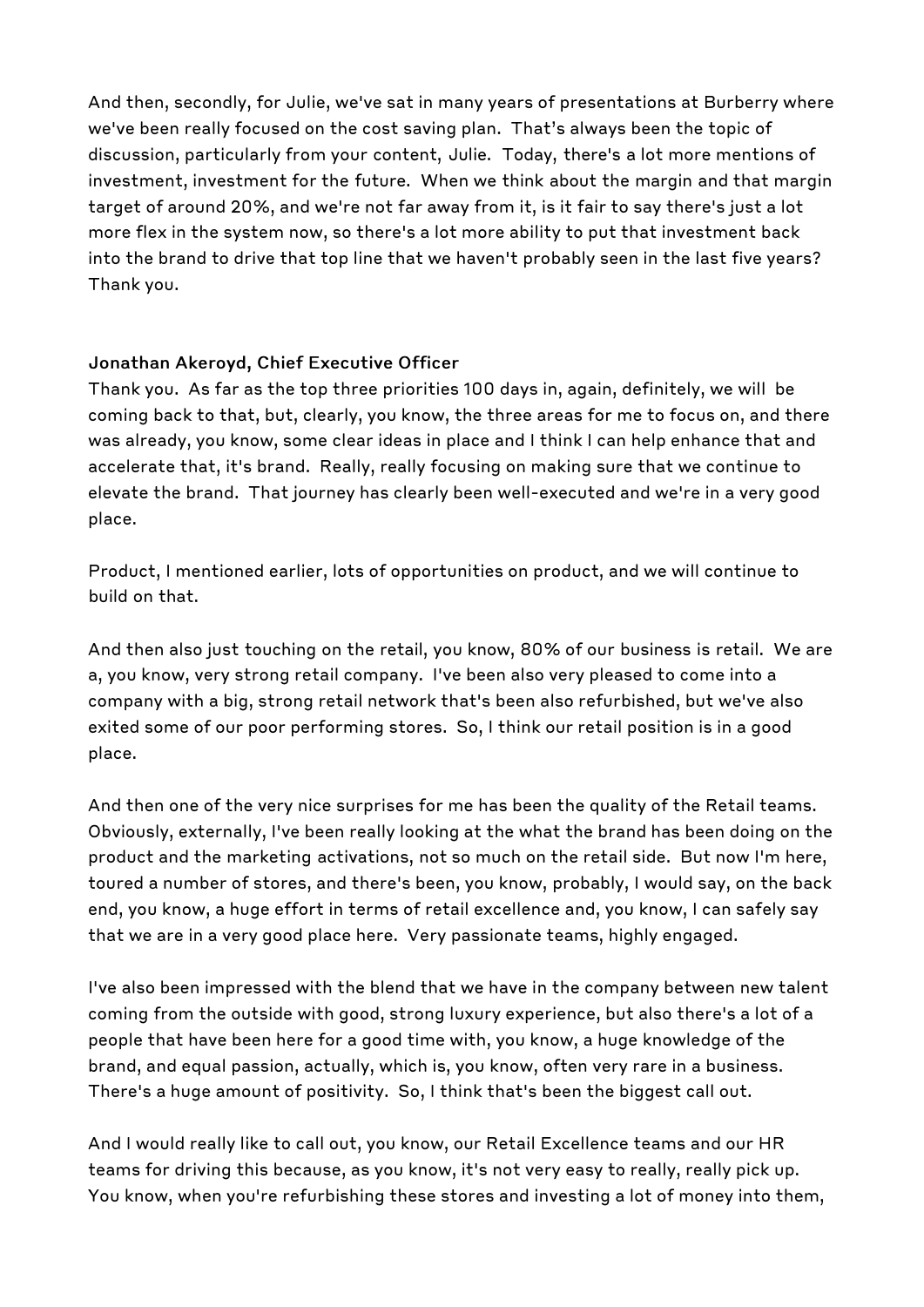it's often, sometimes, you can forget about the quality and the focus of the Retail team. So, I think that has been really impressive for me, and look forward to, again, building on that.

But, you know, again, just to conclude on that point, you know, for us, obviously, we've got some immediate challenges now with the macro environment, but it will really be about how we can build on that and continue to grow the top line, I think, will be our focus.

#### **Julie Brown, Chief Operating & Financial Officer**

Okay, thanks. Thanks, Louise, for the question. There's been a real focus, I would say, in reorientating the cost base of Burberry.

As you know, we have streamlined many activities in what you may call the enabling areas. So, one example was we created Burberry Business Services as a captive in Leeds, and what we've, therefore, been able to do is pivot the cost base more towards some of the commercial areas in the business.

So, there has been significant investment in the business, although it may not be visible a number of years ago, within it there was a lot of change within the composition. It's a bit like the change in the composition of the sales line, similarly.

So, over the last 12 months, you can see our opex base has grown, you know, close to 20% CER like for like. So, there's been a big step up in the opex.

And, as you saw from the margin bridge, you can see the degree to which the business is capable of leveraging. You know, so 500 basis points could have come through into the margin this year, but we've chosen to reinvest over 300 basis points of that back into the business.

So, we'll continue to make, you know, those judgements, but we also believe, you know, that the business is easily capable of the margin target we've set. You know, we do believe that. And the gross margin, we've done a lot of work to protect that and keep that at around the 70% level. So, you know, we think it's achievable, yes.

**Julian Easthope, VP, Investor Relations**  Okay. Carol?

#### **Carol Madjo, Barclays**

Hello. Good morning. Two questions from me, please. The first one, to follow up on the US market, there seems to be some growing concern about the, I guess, macro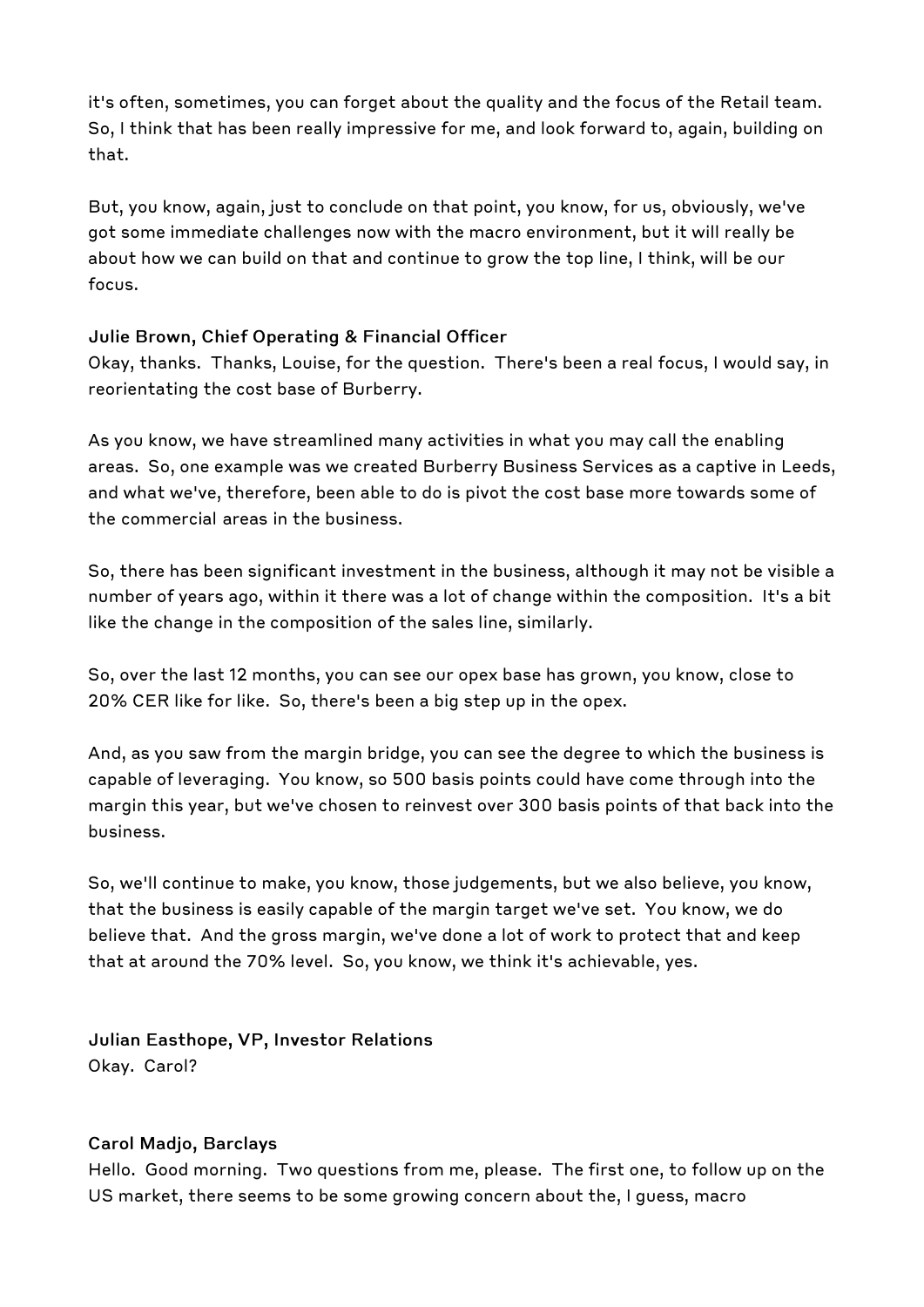environment in the US in terms of, you know, inflation, stock market volatility, etc. And when you think that your consumer base has been really boosted by new and young consumers, do you see a risk of this cohort being a bit less sticky, a bit less resilient in the case of macro slowdown? That's the first question.

And the second one, just to come back quickly on your new store concept, you give us some target for '23, but how should we think about it for the mid-term in terms of new stores being developed? Thank you.

#### **Jonathan Akeroyd, Chief Executive Officer**

I'll take the US question. Obviously, as Julie mentioned, we had a very strong quarter in Q4 last year. We've still managed to, you know, have a good improvement on this quarter. There's definitely, we believe, from our brand's perspective, still more opportunity to grow.

We actually plan to invest more money in terms of our marketing spend into America this year, continued store refurbishments, and, you know, obviously, it's challenging times at the moment in general, but we're also confident that the way we're progressing, you know, with our merchandising strategy, with the store refurbishments, you know, we think we're going to well-set for future growth going forward.

#### **Julie Brown, Chief Operating & Financial Officer**

Yes, I think, in terms of the question about the stores, so we're planning 65 in this coming 12 months. So, the capex we're expecting to be around £170m, £180m. So, you can see we're stepping up the capex a stage further.

Our objective is really to roll out the new store concept, which is proving to be successful, you know, in terms of clientele that are coming, the AUR that they're spending, the linked selling that we're gaining in those stores. It's a more elevated experience for the consumer, and that's really what we're very focused on.

So, we expect to rapidly - it's one of our key strategic objectives, is to roll out that new store concept as quickly, really, as the Architecture team can possibly manage to do it because we think it's a real value driver for the business.

### **Julian Easthope, VP, Investor Relations**

Okay. I'll take Chiara and then Elena.

#### **Chiara Battistini, JP Morgan**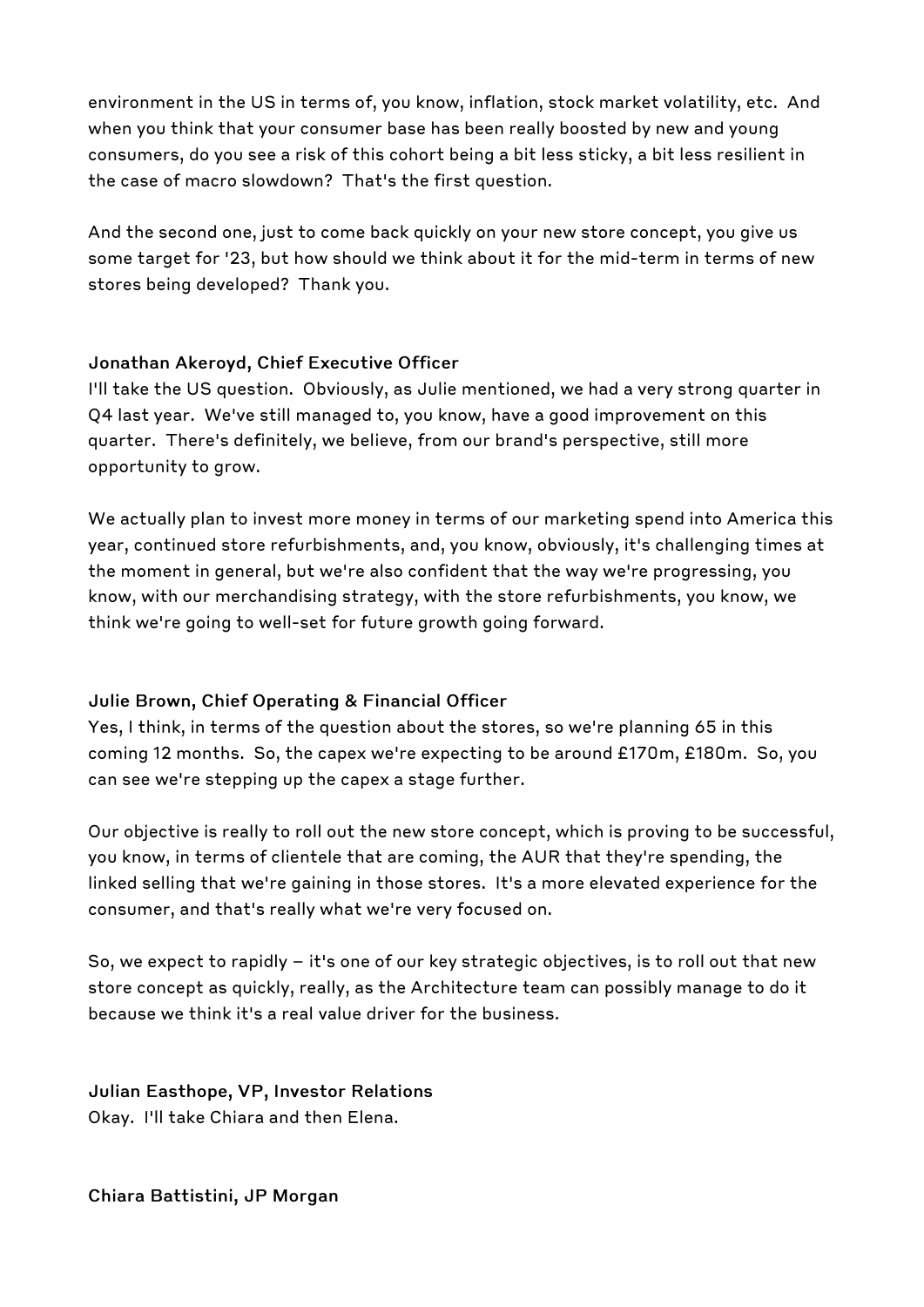Hello. Hi. Thank you for taking my questions. Just following up on the store concept, on our store concept, I was wondering whether you could give us some update on how your KPIs of the stores are actually changing, what kind of sales density, uplifts you're seeing, what kind of conversion you're seeing now that some of the biggest projects have been done?

And then the second question on your consumer, and I was wondering if you could give any colour on how to think about your exposure to a more aspirational consumer versus a rather affluent consumer, if you feel exposed to these aspirational consumers they might be saving to buy into luxury versus the proper luxury consumer? Thank you.

#### **Jonathan Akeroyd, Chief Executive Officer**

I think, on the store concept, it's important to note that we're, you know, only about six months in. As Julie called out, we've seen, you know, a good improvement in our AUR. We've also seen a better shift on the accessory sales from our accessory sales in our old store concepts. So, we've been pleased with that. We've also seen, you know, a much higher level of new customers coming into those stores.

So, you know, the early indications are that, you know, we're in a good place, and we really do believe that we can continue to build on that, and, more importantly, as you know, you know, the ultimate objective is to, you know, really improve our store productivity and our sales density, but still a little bit too early to give a true outlook on it.

#### **Julie Brown, Chief Operating & Financial Officer**

Yes, and just to add to that, it's probably worth knowing that we target around a 25% return on the stores when we do a new capital appraisal, and the majority of the stores that we've put in place, you know, are already ahead of those expectations.

And what we also do is we review the performance of the new stores relative to neighbouring stores that haven't been put in the new store concept so we can compare. It's not exactly like for like, but it's the best we can do. And, again, this is where we've got the customer data from in terms of the higher levels of spend and the higher degrees of linked selling that we've obtained in those, hence the need to and the desire to accelerate that programme as much as possible.

And then in terms of the consumer, yes, I mean, it varies. We look at, you know, the socioeconomic pyramid when we're looking at our consumer and patterns, and there's certainly been a rise in the higher levels of the consumer. But also, we've had considerable business this year from new consumers that have come to be brand for the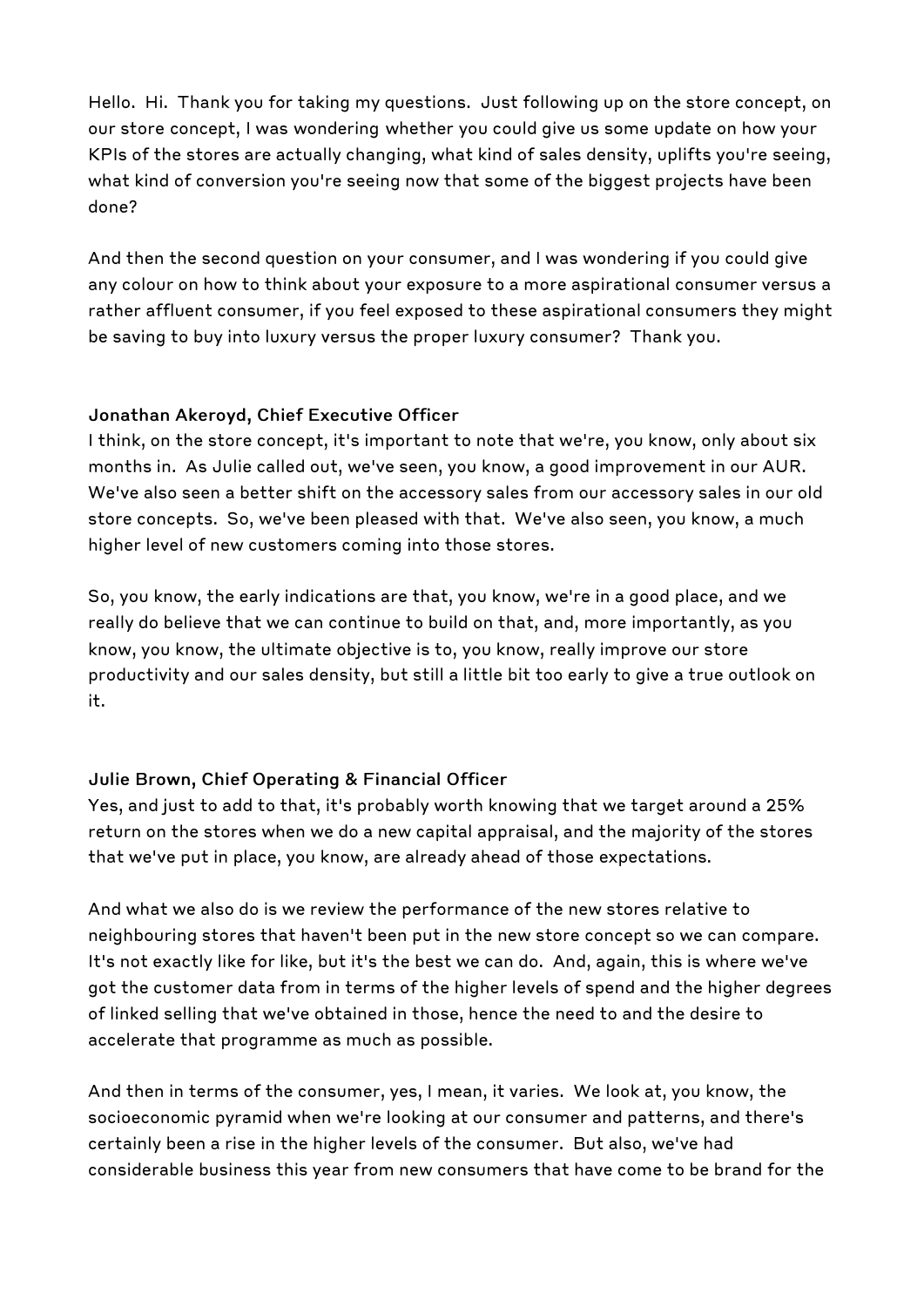first time. And we've particularly seen that in Americas. We've also seen it more recently coming into EMEIA because it's now largely a local business.

And then, obviously, before China was locked down, China and Korea were the big beacons of new consumers coming to the brand, largely driven in Asia by the leather goods and the outerwear. They were the very strong performers in that region. So, yes.

#### **Elena Mariani, Morgan Stanley**

Can you hear me? Okay. Good morning. I have two questions for Jonathan. The first one is about your background. So, you come from a very long experience with Alexander McQueen, relatively small brand in a large group, and then, more recently, with Versace, so can you comment a little bit about, I know it's early days, but the difference you see between working in a large group, large conglomerate versus coming into a mono brand, like a standalone brand? You know very well that the industry has been showing a sort of divergence of growth between the large groups that have been able to capitalise on various things, and then the smaller brands, the mono brands, have been struggling a little bit. So, what's the difference, in your opinion? Can you comment on this? And do you still feel that mono brands and smaller companies can still have their voice heard in terms of, like, investments, firepower, communication?

And then the second question is about, you know, the creative situation at Burberry and the Creative Director. You've been clearly impressed by what has been achieved so far, and we can see the results. I mean, there's no doubt that the quality of the business has improved, the products have been completely transformed. You probably know as well that part of the luxury audience has also partly been puzzled by the move towards fashion and the change in DNA of the brand. So, some people have been saying that maybe Burberry walked a little away from the British heritage that they used to have. So, what do you think about this? Are you seeing things differently?

And, overall, besides all the good things that you've mentioned, is there anything that, you know, maybe is an area of improvement that is standing out that, you know, you see clearly, and you'd like to change or work on? Thank you.

#### **Jonathan Akeroyd, Chief Executive Officer**

Thank you. Well, comparing the three brands, I mean, I think that's not really something to do in this forum, but, you know, all I can say is I'm very excited to be here. It really felt like, you know, a real natural fit for me to come here.

We've said that I've had a history with Burberry, but I have had a long history with Burberry. I've really been in touch with the brand since my days at Harrods, so, you know, it was really an honour to come here and join.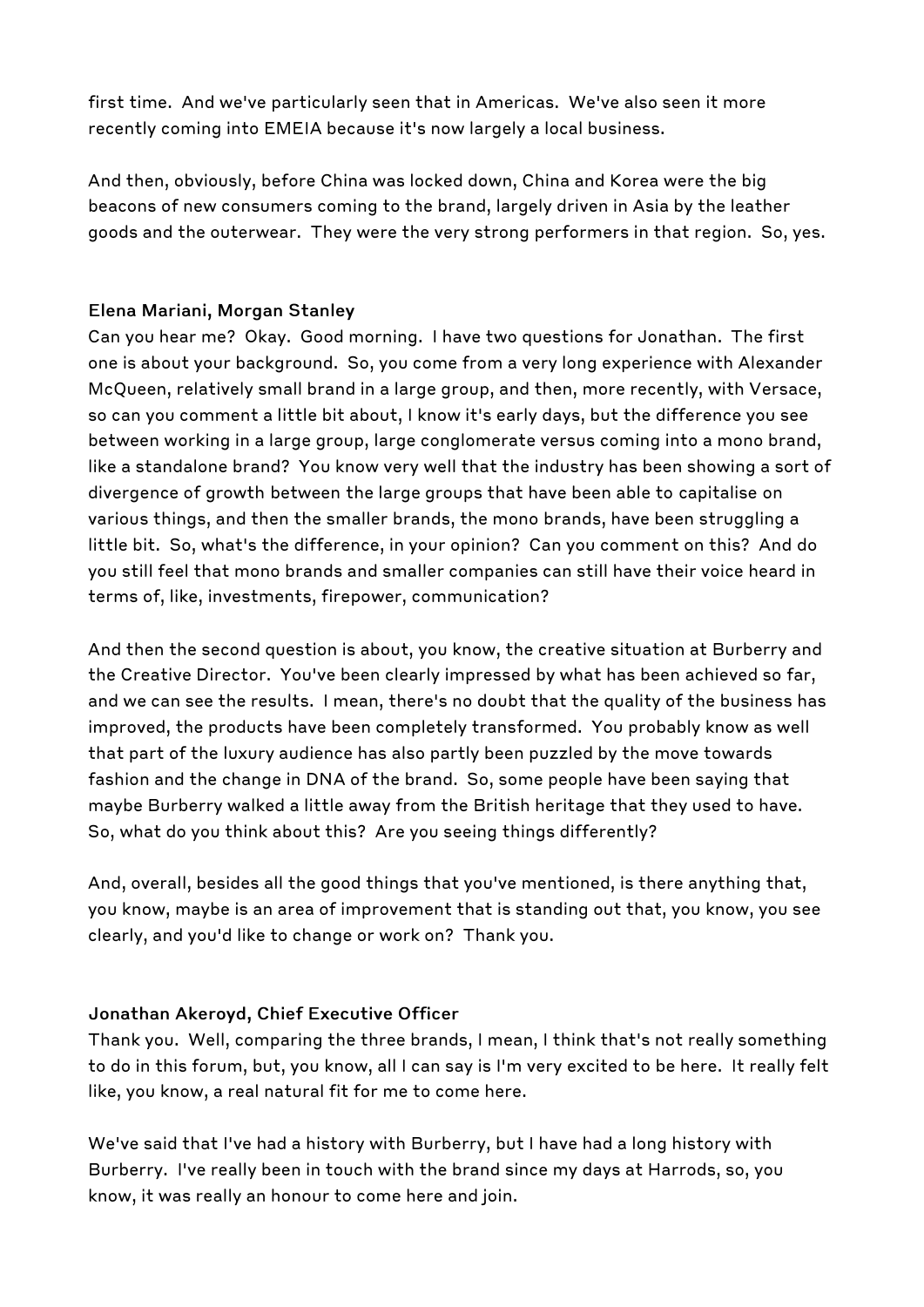Obviously, the incredible thing for me is, you know, this is one of the top luxury brands, you know, in the world, so it's an incredible opportunity for me. I've been here for two months. I feel very comfortable since I've been here. As I said earlier, we've got a great team with incredible backgrounds. I think that my experience in the two brands that I've worked for previously, one being a British brand, one of a big group, one being an Italian luxury house, embedded in luxury, there with a good industrial operation as well, you know, I think what I've learnt from that, you know, I can bring here and, you know, help support the growth that we have here.

With regards to Burberry being, you know, a standalone brand, you know, I don't see anything wrong with that. I think it's a great establishment. One of the things that I'll definitely call out in November is, you know, we are very fortunate to be in such a strong position as a great British brand, and this brings a lot of opportunity.

Sort of, leading into your next question, if you saw Riccardo's last show in March, you know, he's picking out the DNA of the brand now and so, you know, I think this is important, and I definitely feel it is something that we will continue to build on and develop. It's definitely a call out.

But also, I've recognise that there was an opportunity four years ago to make Burberry more international, and definitely that was the strategy that was underlined. Unfortunately, my last trip to China was well over two years ago, obviously, but, you know, I remember travelling and seeing the Burberry activations in China, particularly on the marketing side, and actually really, you know, no idea what was going to happen and that I would be here now, but I was really impressed with the shift, you know. As you know, the Chinese consumer, they're fashion forward, generally, the luxury consumer's a little bit younger, and I actually noticed it. And I think that's been, you know, a real benefit for the brand as we, you know, really start to work on being the fact that we are a British luxury heritage brand but also with a contemporary twist.

#### **Sarah Butler, The Guardian**

Hello. I just wanted to go back to price, and you mentioned that you put prices up on luxury goods by around 8%, 9% in May. Is that now are we talking about?

**Julie Brown, Chief Operating & Financial Officer**  That was the year before.

**Sarah Butler, The Guardian**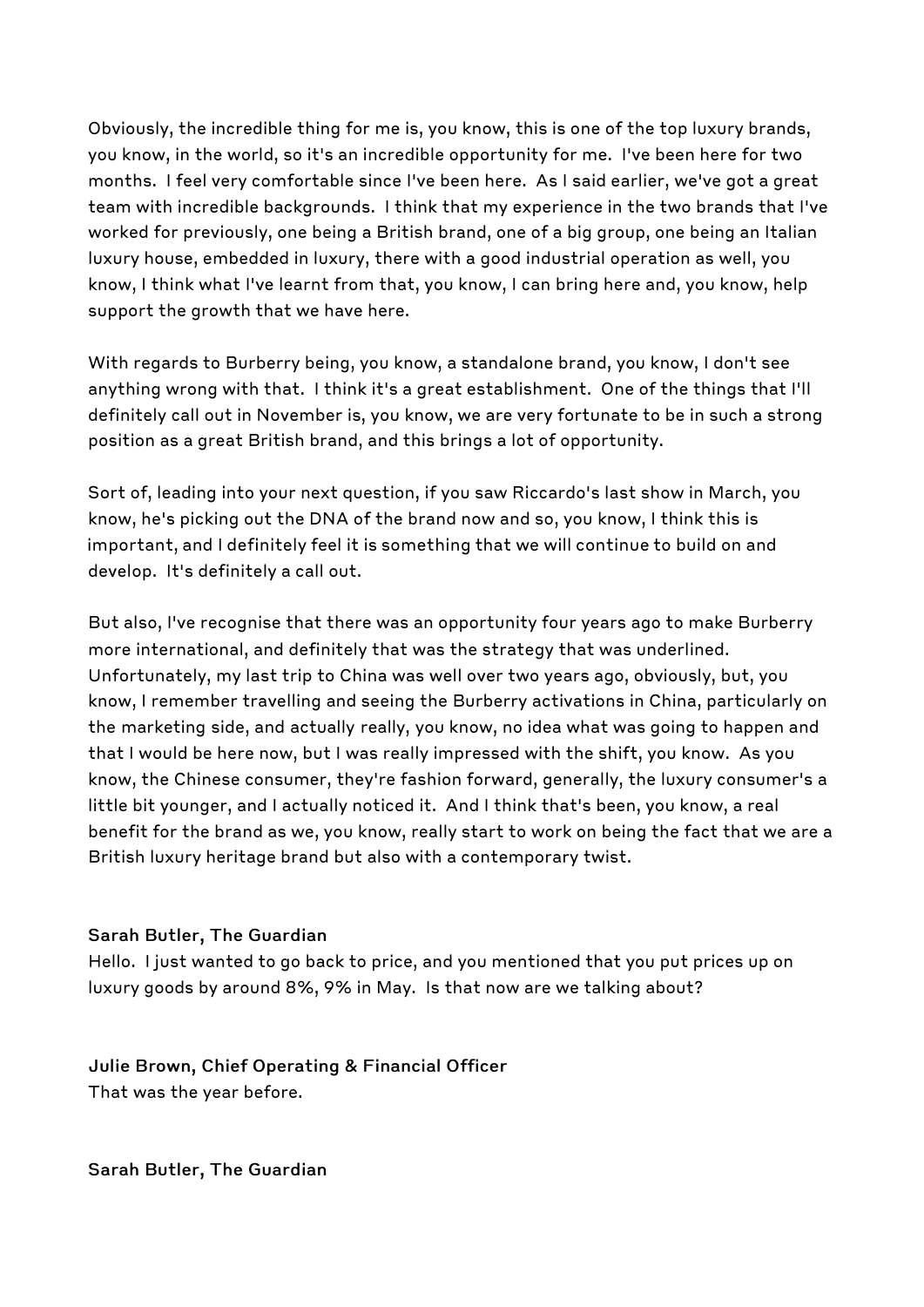Okay. And when you say you're going to put prices up again now, can you say what sort of order you're putting them up by and why you're focusing on leather goods? Is that because that's where cost inflation is coming through or where you see elasticity in the market, and opportunity to raise prices there where you can't raise them in ready-towear? And what do you think the luxury consumer reaction to this inflationary environment is? Will their spending be depressed or are you not expecting them to be affected?

#### **Julie Brown, Chief Operating & Financial Officer**

Yes, so, just to clarify, it was May last year that we made the change, and then another change at the beginning of this.

In terms of leather goods, we deliberately set out a strategy to elevate our leather goods range, and I think, as you know, originally, our bags were selling for around £600 to just over £1000, and we wanted to move them into the £1000 to £2000 range, and we've been very successful in moving them. So, some of, you know, the top leather bags now are retailing just below £2000.

So, we've made the transfer successfully, but we wanted to take it in stages, and the first thing was we purchased Burberry Manifattura a number of years ago, so we wanted to build our own capacity. And then we also wanted to, basically, take it gently, in a way, because we were a ready-to-wear and we were moving more into leather goods. We wanted to move the prices so that it was taken steadily. And that's, basically, the strategy that we've been embarking on.

The prices we've been putting the leather goods up, there's been no adverse response in terms of consumer response to those prices. As Jonathan mentioned, the Lola's been one of the most successful lines, so I think it's a testimony to the quality of the bags.

In terms of consumer and the luxury environment generally, I think it's the sector that we're operating in. We're still seeing robust demand for the products. You know, as we mentioned, because China was closed for the last part of the fourth quarter, if you strip that out of the business, the rest of the business has been growing in the 20% range. So, we're still seeing that underlying demand. Europe's really strongly growing at the moment. America, the growth rates are falling, but this is partly because of the extremely high base in the prior year now. So, yes, overall, we're seeing it positively.

#### **Sarah Butler, The Guardian**

Are you fairly confident that the luxury consumer will carry on their spending power ... [no microphone]?